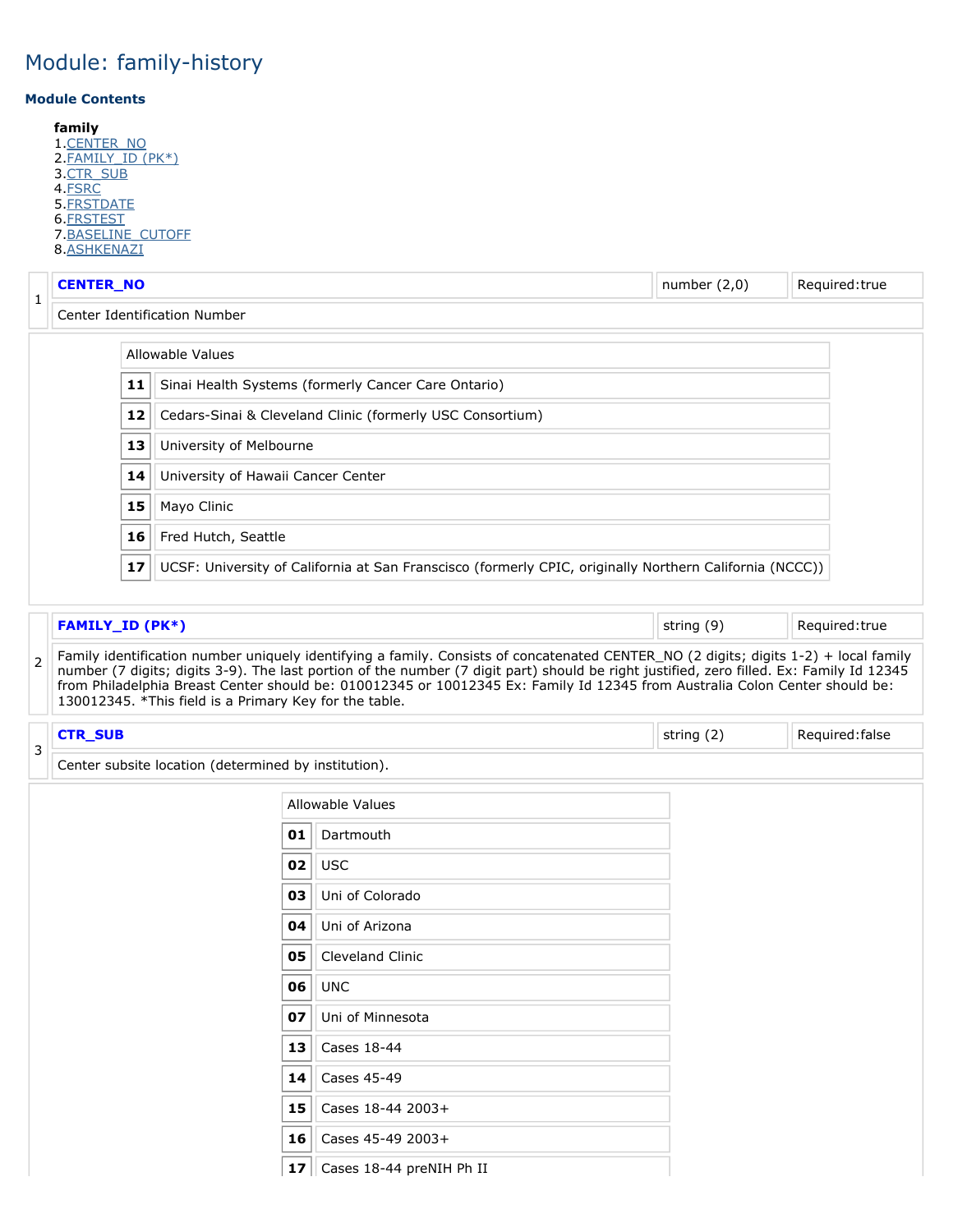<span id="page-1-2"></span><span id="page-1-1"></span><span id="page-1-0"></span>

|   |                                                                                                                                                                  | 18 |                         |   | Cases 45-49 preNIH Ph II                                                    |                |                 |
|---|------------------------------------------------------------------------------------------------------------------------------------------------------------------|----|-------------------------|---|-----------------------------------------------------------------------------|----------------|-----------------|
|   |                                                                                                                                                                  | 23 | Controls 18-44          |   |                                                                             |                |                 |
|   |                                                                                                                                                                  | 24 | Controls 45-49          |   |                                                                             |                |                 |
|   |                                                                                                                                                                  | 31 | Clinic Ph I             |   |                                                                             |                |                 |
|   |                                                                                                                                                                  | 32 | Clinic Ph II            |   |                                                                             |                |                 |
|   |                                                                                                                                                                  | 33 | Clinic Ph III           |   |                                                                             |                |                 |
|   |                                                                                                                                                                  | 32 |                         |   | Clinic Cases with Frozen Tissue                                             |                |                 |
|   |                                                                                                                                                                  | 34 |                         |   | Community Recruitment PhIV                                                  |                |                 |
|   |                                                                                                                                                                  | 55 |                         |   | Ph I Clinic-Based (Mayo Clinic)                                             |                |                 |
|   |                                                                                                                                                                  | 56 |                         |   | Ph I Clinic-Based (Nth Central Ca Tx Center)                                |                |                 |
|   |                                                                                                                                                                  | 57 |                         |   | Ph I Pop-Based (Minnesota Ca Surveillance System)                           |                |                 |
|   |                                                                                                                                                                  | 58 |                         |   | Ph I Other Clinic-Based                                                     |                |                 |
|   |                                                                                                                                                                  | 65 |                         |   | Ph II Clinic-Based (Mayo Clinic)                                            |                |                 |
|   |                                                                                                                                                                  | 67 |                         |   | Ph II Pop-Based (Minnesota Ca Surveillance System)                          |                |                 |
|   |                                                                                                                                                                  | 68 |                         |   | Ph II Other Clinic-Based                                                    |                |                 |
|   |                                                                                                                                                                  | 75 |                         |   | Ph III Clinic-Based (Mayo Clinic)                                           |                |                 |
|   |                                                                                                                                                                  | 78 |                         |   | Ph III Other Clinic-Based                                                   |                |                 |
|   |                                                                                                                                                                  |    |                         |   | <b>Error Description</b>                                                    |                |                 |
|   |                                                                                                                                                                  |    |                         |   | If CENTER_NO = 12 then CTR_SUB must be in $(01,02,03,04,05,06,07)$          |                |                 |
|   |                                                                                                                                                                  |    |                         |   | If CENTER_NO = 13 then CTR_SUB must be in(13,14,15,16,17,18,23,24,31,32,33) |                |                 |
|   |                                                                                                                                                                  |    |                         |   | If CENTER_NO = 15 then CTR_SUB must be in (32,55,56,57,58,65,67,68,75,78)   |                |                 |
|   |                                                                                                                                                                  |    |                         |   |                                                                             |                |                 |
| 4 | <b>FSRC</b>                                                                                                                                                      |    |                         |   |                                                                             | number $(1,0)$ | Required: true  |
|   | Source of family/proband.                                                                                                                                        |    |                         |   |                                                                             |                |                 |
|   |                                                                                                                                                                  |    |                         |   | Allowable Values                                                            |                |                 |
|   |                                                                                                                                                                  |    | 1                       |   | Population-based (cancer registry)                                          |                |                 |
|   |                                                                                                                                                                  |    | $\overline{\mathbf{2}}$ |   | Clinic (non-population based)                                               |                |                 |
|   | <b>FRSTDATE</b>                                                                                                                                                  |    |                         |   |                                                                             | string (8)     | Required:true   |
| 5 | Date proband first identified. E.g. date of diagnosis of incident case in cancer registry or date of first visit to clinic or date first<br>identified to study. |    |                         |   |                                                                             |                |                 |
|   | <b>FRSTEST</b>                                                                                                                                                   |    |                         |   |                                                                             | number $(1,0)$ | Required: false |
| 6 | Accuracy of date identified/recruited.                                                                                                                           |    |                         |   |                                                                             |                |                 |
|   |                                                                                                                                                                  |    |                         |   | Allowable Values                                                            |                |                 |
|   |                                                                                                                                                                  |    |                         | 1 | Exact                                                                       |                |                 |
|   |                                                                                                                                                                  |    |                         | 2 | Within 1 year                                                               |                |                 |
|   |                                                                                                                                                                  |    |                         | 3 | Within $1+$ to 5 years                                                      |                |                 |
|   |                                                                                                                                                                  |    |                         |   |                                                                             |                |                 |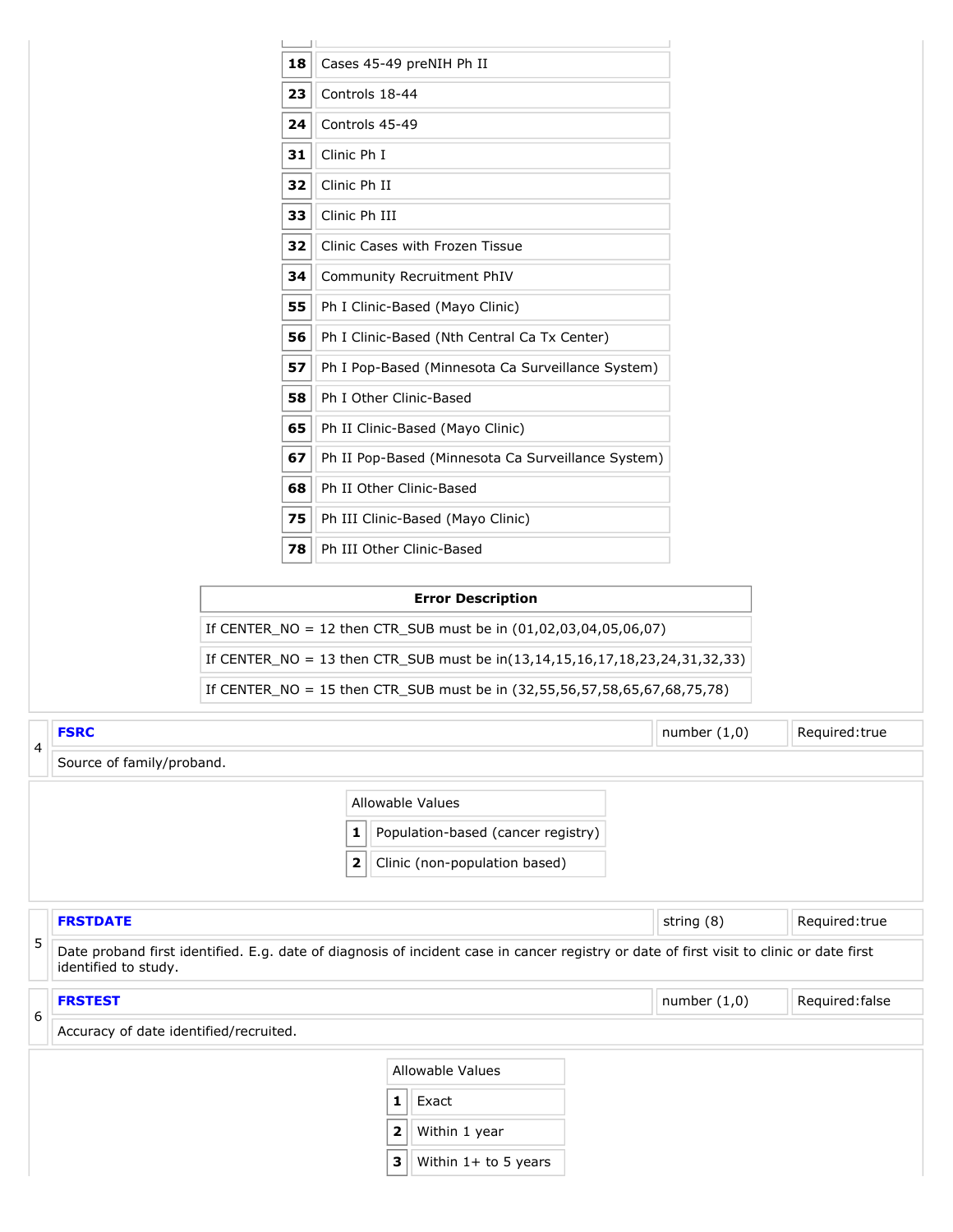|   |                        |                                                                                                                                                                                                                                                                                                                                                                                     | 4                 | Within 5+ to 10 years                                                                                                                                                                                                                                                     |                |                 |
|---|------------------------|-------------------------------------------------------------------------------------------------------------------------------------------------------------------------------------------------------------------------------------------------------------------------------------------------------------------------------------------------------------------------------------|-------------------|---------------------------------------------------------------------------------------------------------------------------------------------------------------------------------------------------------------------------------------------------------------------------|----------------|-----------------|
|   |                        |                                                                                                                                                                                                                                                                                                                                                                                     | 5                 | 10 or more years                                                                                                                                                                                                                                                          |                |                 |
|   |                        |                                                                                                                                                                                                                                                                                                                                                                                     | 9                 | Unknown                                                                                                                                                                                                                                                                   |                |                 |
|   |                        |                                                                                                                                                                                                                                                                                                                                                                                     |                   |                                                                                                                                                                                                                                                                           |                |                 |
|   | <b>BASELINE_CUTOFF</b> |                                                                                                                                                                                                                                                                                                                                                                                     |                   |                                                                                                                                                                                                                                                                           | string (8)     | Required: false |
| 7 |                        | Date when the complete initial family history interview/information was received.                                                                                                                                                                                                                                                                                                   |                   |                                                                                                                                                                                                                                                                           |                |                 |
|   |                        | Date Value Check                                                                                                                                                                                                                                                                                                                                                                    |                   |                                                                                                                                                                                                                                                                           |                |                 |
|   |                        | The date must follow to the following format:                                                                                                                                                                                                                                                                                                                                       |                   |                                                                                                                                                                                                                                                                           |                |                 |
|   |                        | Format YYYYMMDD. Must consist of valid date.<br>Components of date should be right justified and zero filled.<br>$MM = 01 - 12, 88, 99$<br>$DD = 01 - 31, 88, 99$<br>YYYY = Minimum year - system date year, 8888, 9999<br>Use 99, 9999 for not known.<br>If $MM = 99$ then DD must = 99.<br>If YYYY = 9999 then MM and DD must = 99.<br>The following special parameters are used: |                   | Use 88, 8888 for not currently known, in progress to obtain information.<br>If century is known, but year is unknown then give an estimate of year or code YYYY = 9999.<br>If century is known, but year is unknown then give an estimate of year or code $YYYY = 9999$ . |                |                 |
|   |                        | <b>Format YYYYMMDD</b>                                                                                                                                                                                                                                                                                                                                                              |                   |                                                                                                                                                                                                                                                                           |                |                 |
|   |                        | <b>YYYY</b>                                                                                                                                                                                                                                                                                                                                                                         |                   | 1997 (Minimum year) - system date year, 8888, 9999                                                                                                                                                                                                                        |                |                 |
|   |                        | MМ                                                                                                                                                                                                                                                                                                                                                                                  | $01 - 12, 88, 99$ |                                                                                                                                                                                                                                                                           |                |                 |
|   |                        | <b>DD</b>                                                                                                                                                                                                                                                                                                                                                                           | $01 - 31, 88, 99$ |                                                                                                                                                                                                                                                                           |                |                 |
|   |                        |                                                                                                                                                                                                                                                                                                                                                                                     |                   |                                                                                                                                                                                                                                                                           |                |                 |
|   | <b>ASHKENAZI</b>       |                                                                                                                                                                                                                                                                                                                                                                                     |                   |                                                                                                                                                                                                                                                                           | number $(1,0)$ | Required: true  |
| 8 |                        | Flag to indicate whether proband is of Ashkenazi Jewish descent                                                                                                                                                                                                                                                                                                                     |                   |                                                                                                                                                                                                                                                                           |                |                 |
|   |                        |                                                                                                                                                                                                                                                                                                                                                                                     |                   |                                                                                                                                                                                                                                                                           |                |                 |

<span id="page-2-0"></span>

| Allowable Values |         |  |
|------------------|---------|--|
| 1                | Yes     |  |
| 2                | No      |  |
| q                | Unknown |  |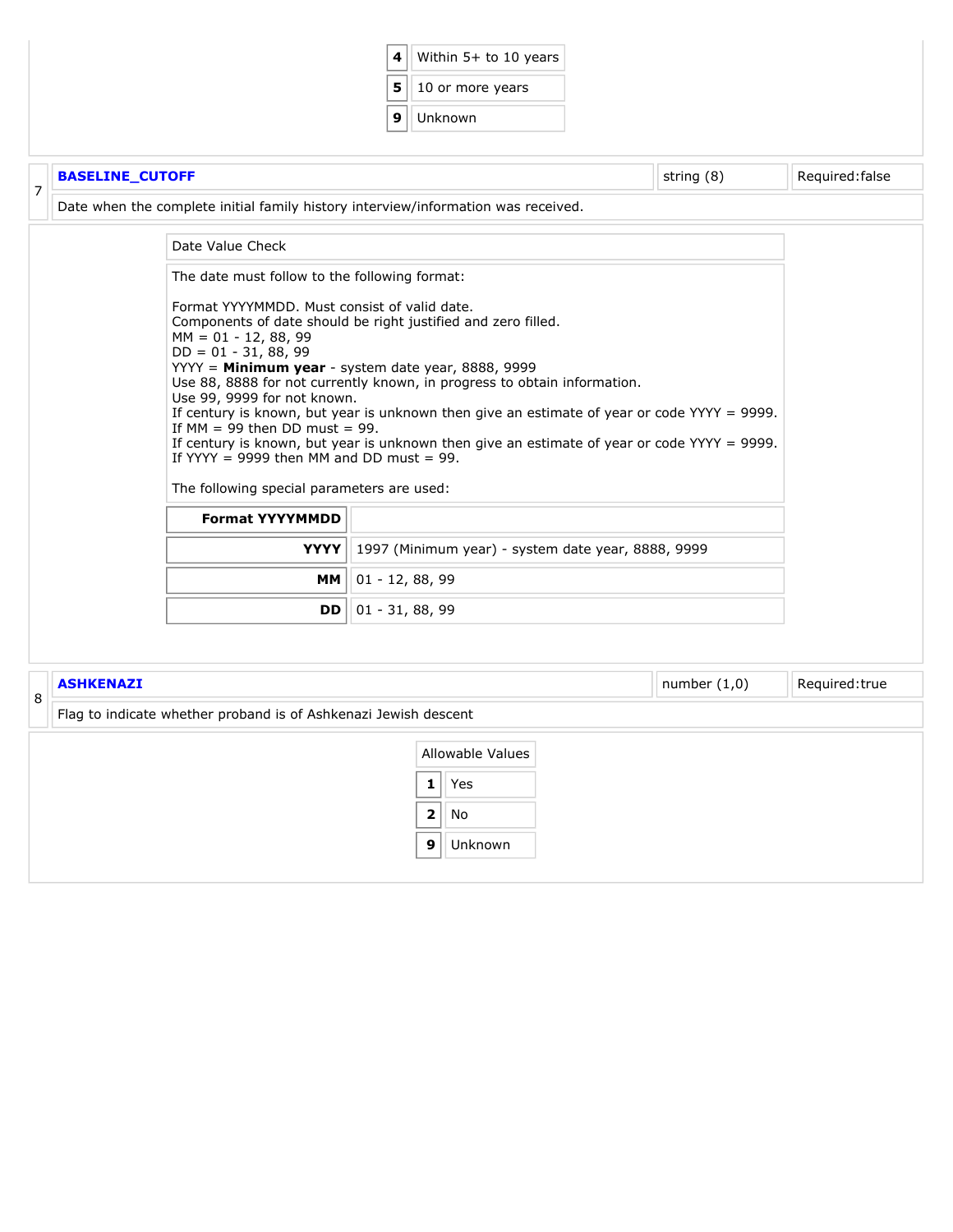#### **Module Contents**

**family-membership** 1[.CENTER\\_NO](#page-3-0) 2[.FAMILY\\_ID \(PK\\*\)](#page-3-1) 3[.PERSON\\_ID \(PK\\*\)](#page-3-2) 4.<u>PROBAND\_FLG</u> 5[.PROBAND\\_TYPE](#page-3-4) 6[.SPOUSE\\_CONTROL\\_ID](#page-4-0) 7.<u>FUNDING\_PHASE</u> 8[.PROB\\_WGT](#page-4-2) 9 P\_FRACTION 10[.P\\_POP\\_TYPE](#page-4-4) 11[.LINEAGE](#page-4-5) 12. RELATION CODE

<span id="page-3-2"></span><span id="page-3-1"></span><span id="page-3-0"></span>

|                                                                                                                                                                                | <b>CENTER_NO</b>                                                                                                                                                                                                                                                                                                                                                                                |    |                                                           |   |                                                                                                                                                                                                                                                                                                                                                                                                 | number $(2,0)$ |  | Required:true   |  |  |  |
|--------------------------------------------------------------------------------------------------------------------------------------------------------------------------------|-------------------------------------------------------------------------------------------------------------------------------------------------------------------------------------------------------------------------------------------------------------------------------------------------------------------------------------------------------------------------------------------------|----|-----------------------------------------------------------|---|-------------------------------------------------------------------------------------------------------------------------------------------------------------------------------------------------------------------------------------------------------------------------------------------------------------------------------------------------------------------------------------------------|----------------|--|-----------------|--|--|--|
| $\mathbf 1$                                                                                                                                                                    |                                                                                                                                                                                                                                                                                                                                                                                                 |    | Center Identification Number                              |   |                                                                                                                                                                                                                                                                                                                                                                                                 |                |  |                 |  |  |  |
|                                                                                                                                                                                |                                                                                                                                                                                                                                                                                                                                                                                                 |    | <b>Allowable Values</b>                                   |   |                                                                                                                                                                                                                                                                                                                                                                                                 |                |  |                 |  |  |  |
|                                                                                                                                                                                | Sinai Health Systems (formerly Cancer Care Ontario)<br>11                                                                                                                                                                                                                                                                                                                                       |    |                                                           |   |                                                                                                                                                                                                                                                                                                                                                                                                 |                |  |                 |  |  |  |
|                                                                                                                                                                                |                                                                                                                                                                                                                                                                                                                                                                                                 | 12 | Cedars-Sinai & Cleveland Clinic (formerly USC Consortium) |   |                                                                                                                                                                                                                                                                                                                                                                                                 |                |  |                 |  |  |  |
|                                                                                                                                                                                |                                                                                                                                                                                                                                                                                                                                                                                                 | 13 | University of Melbourne                                   |   |                                                                                                                                                                                                                                                                                                                                                                                                 |                |  |                 |  |  |  |
|                                                                                                                                                                                |                                                                                                                                                                                                                                                                                                                                                                                                 | 14 | University of Hawaii Cancer Center                        |   |                                                                                                                                                                                                                                                                                                                                                                                                 |                |  |                 |  |  |  |
|                                                                                                                                                                                |                                                                                                                                                                                                                                                                                                                                                                                                 | 15 | Mayo Clinic                                               |   |                                                                                                                                                                                                                                                                                                                                                                                                 |                |  |                 |  |  |  |
|                                                                                                                                                                                |                                                                                                                                                                                                                                                                                                                                                                                                 | 16 | Fred Hutch, Seattle                                       |   |                                                                                                                                                                                                                                                                                                                                                                                                 |                |  |                 |  |  |  |
|                                                                                                                                                                                |                                                                                                                                                                                                                                                                                                                                                                                                 | 17 |                                                           |   | UCSF: University of California at San Franscisco (formerly CPIC, originally Northern California (NCCC))                                                                                                                                                                                                                                                                                         |                |  |                 |  |  |  |
|                                                                                                                                                                                |                                                                                                                                                                                                                                                                                                                                                                                                 |    |                                                           |   |                                                                                                                                                                                                                                                                                                                                                                                                 |                |  |                 |  |  |  |
|                                                                                                                                                                                | <b>FAMILY_ID (PK*)</b>                                                                                                                                                                                                                                                                                                                                                                          |    |                                                           |   |                                                                                                                                                                                                                                                                                                                                                                                                 | string (9)     |  | Required:true   |  |  |  |
| 2                                                                                                                                                                              |                                                                                                                                                                                                                                                                                                                                                                                                 |    |                                                           |   | Family identification number uniquely identifying a family. Consists of concatenated CENTER_NO (2 digits; digits 1-2) + local family<br>number (7 digits; digits 3-9). The last portion of the number (7 digit part) should be right justified, zero filled. Ex: Family Id 12345<br>from Australia Colon Center should be: 130012345. *FAMILY ID + PERSON ID are the primary key for the table. |                |  |                 |  |  |  |
|                                                                                                                                                                                | <b>PERSON_ID (PK*)</b>                                                                                                                                                                                                                                                                                                                                                                          |    |                                                           |   |                                                                                                                                                                                                                                                                                                                                                                                                 | string (12)    |  | Required: true  |  |  |  |
| 3                                                                                                                                                                              | Number that uniquely identifies an individual. Consists of concatenation of CENTER_NO (2 digit; digits 1-2) + (10 digit local unique<br>individual id; digits 3-12). The 10 digit individual number component should be right justified, zero filled. Ex: Individual Id 98765<br>from Australia Colon Center should be: 130000098765. *FAMILY ID + PERSON ID are the primary key for the table. |    |                                                           |   |                                                                                                                                                                                                                                                                                                                                                                                                 |                |  |                 |  |  |  |
|                                                                                                                                                                                | <b>PROBAND_FLG</b>                                                                                                                                                                                                                                                                                                                                                                              |    |                                                           |   |                                                                                                                                                                                                                                                                                                                                                                                                 | number $(1,0)$ |  | Required: false |  |  |  |
| 4<br>Flag indicated that individual is the proband. Note: multiple records within a family may be flagged as a proband for families<br>sampled with population-based criteria. |                                                                                                                                                                                                                                                                                                                                                                                                 |    |                                                           |   |                                                                                                                                                                                                                                                                                                                                                                                                 |                |  |                 |  |  |  |
|                                                                                                                                                                                |                                                                                                                                                                                                                                                                                                                                                                                                 |    |                                                           |   | Allowable Values                                                                                                                                                                                                                                                                                                                                                                                |                |  |                 |  |  |  |
|                                                                                                                                                                                |                                                                                                                                                                                                                                                                                                                                                                                                 |    |                                                           | 1 | First identified or only proband                                                                                                                                                                                                                                                                                                                                                                |                |  |                 |  |  |  |
|                                                                                                                                                                                |                                                                                                                                                                                                                                                                                                                                                                                                 |    |                                                           | 2 | Second identified proband                                                                                                                                                                                                                                                                                                                                                                       |                |  |                 |  |  |  |
|                                                                                                                                                                                |                                                                                                                                                                                                                                                                                                                                                                                                 |    |                                                           | 3 | Third identified proband                                                                                                                                                                                                                                                                                                                                                                        |                |  |                 |  |  |  |
| $\overline{a}$<br>Earth identified proband                                                                                                                                     |                                                                                                                                                                                                                                                                                                                                                                                                 |    |                                                           |   |                                                                                                                                                                                                                                                                                                                                                                                                 |                |  |                 |  |  |  |

- <span id="page-3-3"></span>**4** | Forth identified proband
- <span id="page-3-4"></span>**5** Fifth identified proband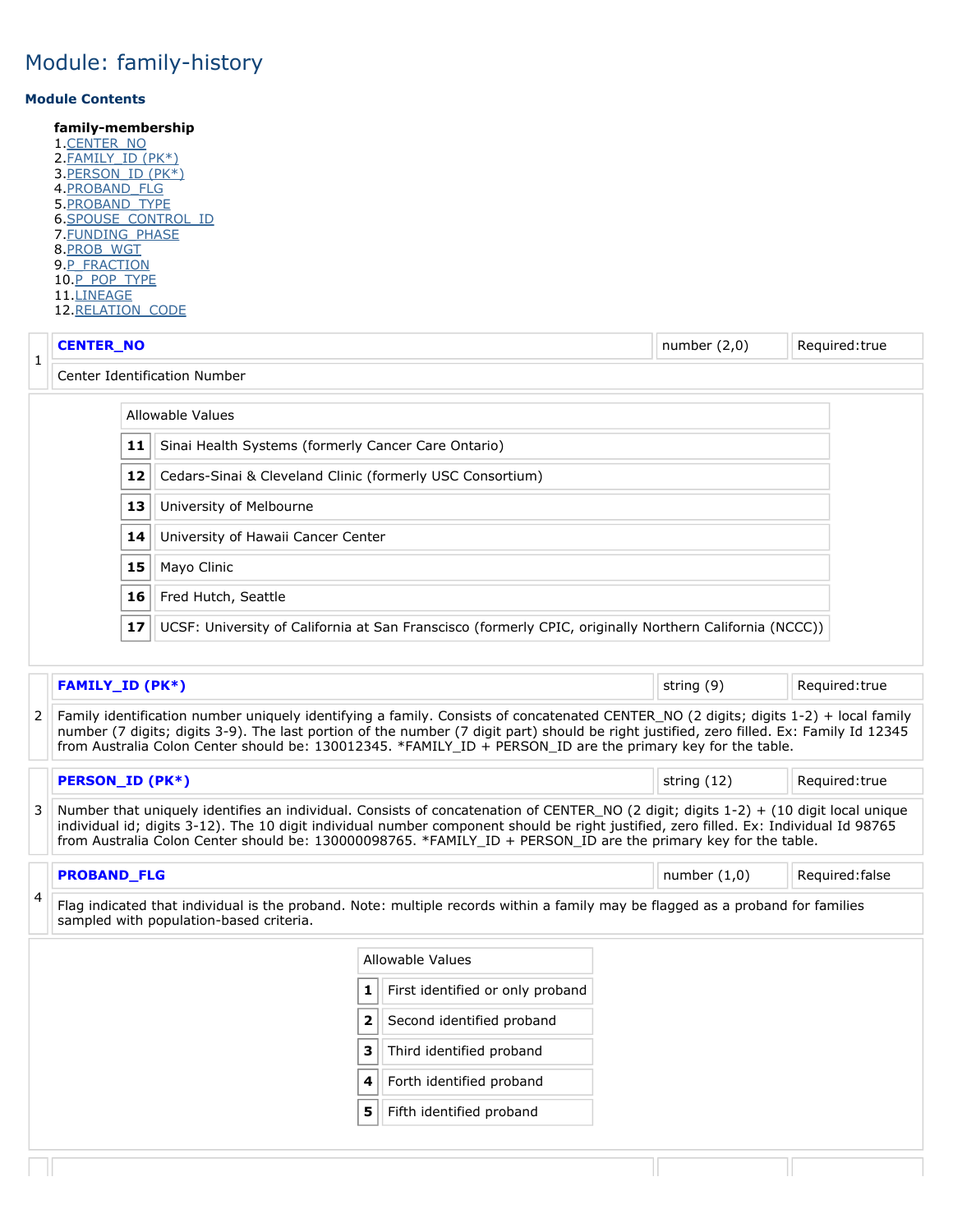<span id="page-4-5"></span><span id="page-4-4"></span><span id="page-4-3"></span><span id="page-4-2"></span><span id="page-4-1"></span><span id="page-4-0"></span>

|    |                         | <b>PROBAND TYPE</b>                                                                                                            |              |                                                                                                                                                                                                                                                                                                                                                                                                                                                                                   | number $(1,0)$ | Required: false |  |  |  |  |
|----|-------------------------|--------------------------------------------------------------------------------------------------------------------------------|--------------|-----------------------------------------------------------------------------------------------------------------------------------------------------------------------------------------------------------------------------------------------------------------------------------------------------------------------------------------------------------------------------------------------------------------------------------------------------------------------------------|----------------|-----------------|--|--|--|--|
| 5  |                         | Type of proband.                                                                                                               |              |                                                                                                                                                                                                                                                                                                                                                                                                                                                                                   |                |                 |  |  |  |  |
|    |                         | <b>Allowable Values</b>                                                                                                        |              |                                                                                                                                                                                                                                                                                                                                                                                                                                                                                   |                |                 |  |  |  |  |
|    | 1                       |                                                                                                                                |              | Affected proband (Affected with a CRC at enrollment)                                                                                                                                                                                                                                                                                                                                                                                                                              |                |                 |  |  |  |  |
|    | 2                       |                                                                                                                                |              | Unaffected proband (Unaffected with CRC at enrollment)                                                                                                                                                                                                                                                                                                                                                                                                                            |                |                 |  |  |  |  |
|    | 3                       | Population-based control                                                                                                       |              |                                                                                                                                                                                                                                                                                                                                                                                                                                                                                   |                |                 |  |  |  |  |
|    | 4                       | Recruited as a population-based case, but it was later determined their qualifying tumor was not a malignant colorectal cancer |              |                                                                                                                                                                                                                                                                                                                                                                                                                                                                                   |                |                 |  |  |  |  |
|    |                         | SPOUSE_CONTROL_ID                                                                                                              |              |                                                                                                                                                                                                                                                                                                                                                                                                                                                                                   | string (12)    | Required: false |  |  |  |  |
| 6  |                         |                                                                                                                                |              | Person _id of corresponding individuals that are linked together as proband/individual and spouse control. For example, the<br>proband/individual record would have the spouse_control_id set to the person_id of their spouse. A proband or a family member<br>may have a spouse control but the spouse may not have the proband as a spouse control. Note: this field should only be used in the<br>situation that spouses are recruited specifically for serving as a control. |                |                 |  |  |  |  |
|    |                         | <b>FUNDING_PHASE</b>                                                                                                           |              |                                                                                                                                                                                                                                                                                                                                                                                                                                                                                   | number $(1,0)$ | Required: false |  |  |  |  |
| 7  |                         |                                                                                                                                |              | Funding phase (and source) for recruitment of proband.                                                                                                                                                                                                                                                                                                                                                                                                                            |                |                 |  |  |  |  |
|    |                         |                                                                                                                                |              | Allowable Values                                                                                                                                                                                                                                                                                                                                                                                                                                                                  |                |                 |  |  |  |  |
|    |                         |                                                                                                                                | 1            | Phase I (NCI), initial funding (first 5 years of funding, includes Yr-5 interim funding)                                                                                                                                                                                                                                                                                                                                                                                          |                |                 |  |  |  |  |
|    |                         |                                                                                                                                | $\mathbf{2}$ | Phase II (NCI), first renewal funding (second 5 years of funding)                                                                                                                                                                                                                                                                                                                                                                                                                 |                |                 |  |  |  |  |
|    |                         |                                                                                                                                | З            | Phase III (NCI), second renewal funding (third 5 years of funding)                                                                                                                                                                                                                                                                                                                                                                                                                |                |                 |  |  |  |  |
|    |                         |                                                                                                                                | 4            | Minority RO1 Funding (NCI)                                                                                                                                                                                                                                                                                                                                                                                                                                                        |                |                 |  |  |  |  |
|    |                         |                                                                                                                                | 5            | Non-NIH Funding Source                                                                                                                                                                                                                                                                                                                                                                                                                                                            |                |                 |  |  |  |  |
|    |                         |                                                                                                                                |              |                                                                                                                                                                                                                                                                                                                                                                                                                                                                                   |                |                 |  |  |  |  |
| 8  |                         | <b>PROB_WGT</b>                                                                                                                |              |                                                                                                                                                                                                                                                                                                                                                                                                                                                                                   | number $(9,6)$ | Required: false |  |  |  |  |
|    |                         |                                                                                                                                |              | Weight for population-based probands that does NOT take response/participation rates into account.                                                                                                                                                                                                                                                                                                                                                                                |                |                 |  |  |  |  |
|    |                         | <b>P_FRACTION</b>                                                                                                              |              |                                                                                                                                                                                                                                                                                                                                                                                                                                                                                   | number $(4,3)$ | Required: false |  |  |  |  |
| 9  |                         |                                                                                                                                |              | The sampling fraction, based on ascertainment criteria such as family history, ethnicity, age of diagnosis etc. The probability of<br>being sampled. It does not take response/participation rates into account. Applicable to population-based probands.                                                                                                                                                                                                                         |                |                 |  |  |  |  |
|    |                         | <b>P_POP_TYPE</b>                                                                                                              |              |                                                                                                                                                                                                                                                                                                                                                                                                                                                                                   | number $(1,0)$ | Required: false |  |  |  |  |
| 10 |                         |                                                                                                                                |              | Type of recruitment for population-based probands.                                                                                                                                                                                                                                                                                                                                                                                                                                |                |                 |  |  |  |  |
|    |                         | Allowable Values                                                                                                               |              |                                                                                                                                                                                                                                                                                                                                                                                                                                                                                   |                |                 |  |  |  |  |
|    | 1                       |                                                                                                                                |              | Incident: The CRC is the subjects first CRC diagnosis, and it was made during the CFR recruitment period                                                                                                                                                                                                                                                                                                                                                                          |                |                 |  |  |  |  |
|    | $\overline{\mathbf{2}}$ |                                                                                                                                |              | Previous Incident: The qualifying tumor is an incident or 'first CRC', but the diagnosis date is prior to the CFR recruitment period.<br>In other words, the proband had one CRC diagnosis up to enrollment in the CFR, prior to the 'CFR recruitment period'.                                                                                                                                                                                                                    |                |                 |  |  |  |  |
| з  |                         | flagged as the 'qualifying tumor'.                                                                                             |              | Second primary (previously referred to as 'prevalent'). The qualifying tumor is not the first CRC. In other words, the participant<br>had one or more CRC diagnoses prior to a CRC diagnosis during the CFR recruitment period. The new (or subsequent) CRC is                                                                                                                                                                                                                    |                |                 |  |  |  |  |
| 9  |                         | Unknown                                                                                                                        |              |                                                                                                                                                                                                                                                                                                                                                                                                                                                                                   |                |                 |  |  |  |  |
|    |                         | <b>LINEAGE</b>                                                                                                                 |              |                                                                                                                                                                                                                                                                                                                                                                                                                                                                                   | number $(1,0)$ | Required: FALSE |  |  |  |  |
| 11 |                         |                                                                                                                                |              | An indication of which line down the pedigree a relative descends from.                                                                                                                                                                                                                                                                                                                                                                                                           |                |                 |  |  |  |  |
|    |                         |                                                                                                                                |              |                                                                                                                                                                                                                                                                                                                                                                                                                                                                                   |                |                 |  |  |  |  |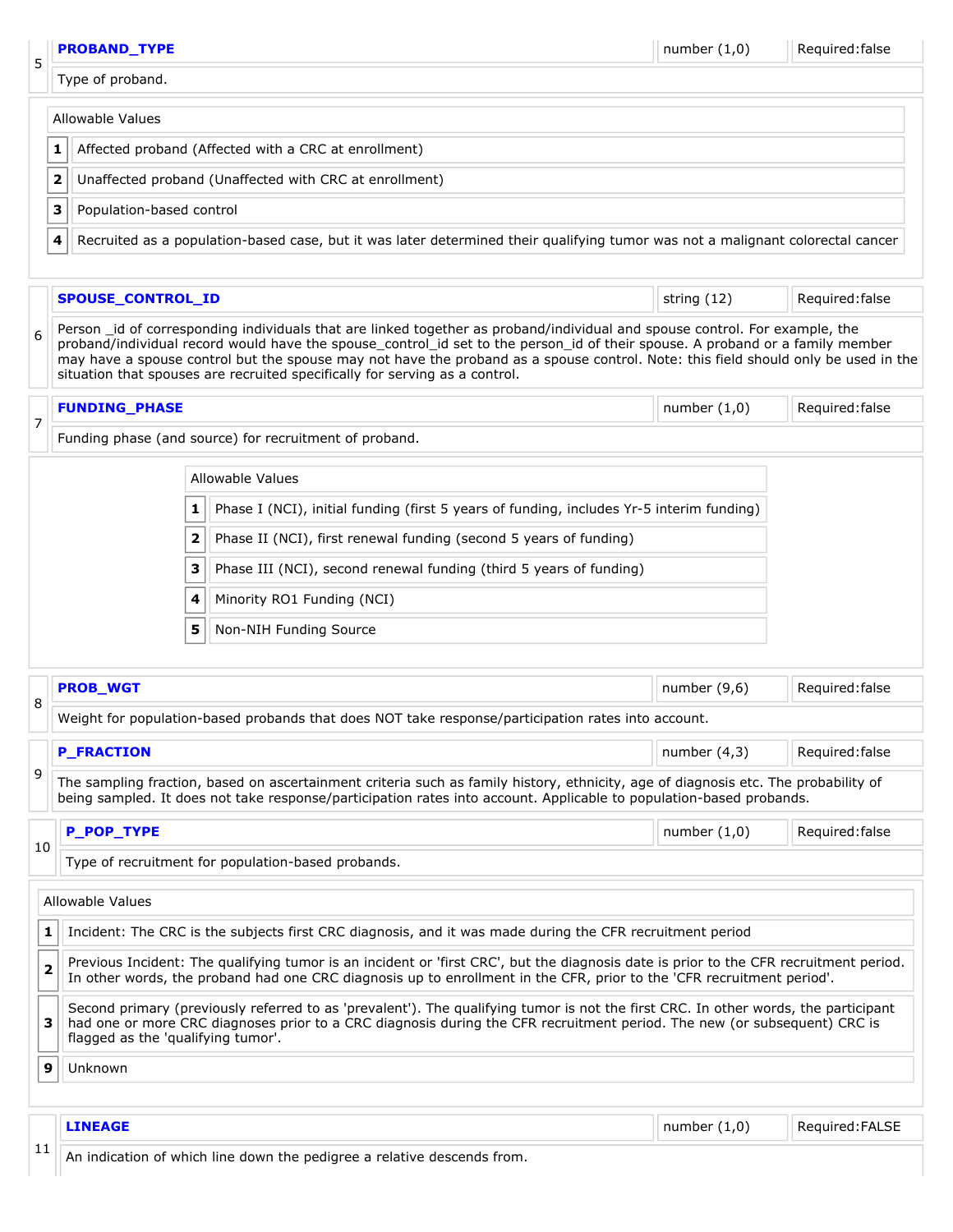Maternal or Paternal or Both to be used in conjunction with the RELATION\_CODE to denote lineage.



### <span id="page-5-0"></span>12 **RELATION\_CODE** String (3) Required:true

An internal code to describe the individuals relationship to the primary proband (proband\_flag ; 1 First identified or only proband) in a family. Will serve as a foreign key to a new relationship meta-table that contains the code, degree of relationship, English description of the relationship and potentially other attributes.

| Code1           | <b>Degree</b>  | <b>Description</b>                   | <b>Common Name</b>             |
|-----------------|----------------|--------------------------------------|--------------------------------|
| <b>0S0</b>      | $\mathbf 0$    | Self                                 | Proband                        |
| <b>0S1</b>      | $1\,$          | Child                                | Daughter/son                   |
| <b>0S2</b>      | $\mathbf 2$    | Grandchild                           | Granddaughter/son              |
| <b>0S3</b>      | 3              | Great grandchild                     | Great granddaughter/son        |
| 0TO             | $\mathbf 0$    | Twin sibling (identical)             | Sister/brother                 |
| <b>OFO</b>      | 1              | Full sibling                         | Sister/brother                 |
| <b>OHO</b>      | $\mathbf 2$    | Half sibling                         | Sister/brother                 |
| <b>OUO</b>      | $\mathbf 2$    | Unkn sibling (one parent is unknown) | Sister/brother                 |
| 0T1             | $\mathbf 1$    | Twin siblings child                  | Niece/nephew                   |
| 0T <sub>2</sub> | 2              | Twin siblings grandchild             | Grandniece/nephew              |
| 0T3             | 3              | Twin siblings great grandchild       | Great grandniece/nephew        |
| <b>OF1</b>      | 2              | Full siblings child                  | Niece/nephew                   |
| OF <sub>2</sub> | 3              | Full siblings grandchild             | Grandniece/nephew              |
| OF3             | 4              | Full siblings great grandchild       | Great grandniece/nephew        |
| 0H1             | 3              | Half siblings child                  | Niece/nephew                   |
| 0H2             | $\overline{4}$ | Half siblings grandchild             | Grandniece/nephew              |
| <b>OH3</b>      | 5              | Half siblings great grandchild       | Great grandniece/nephew        |
| 0U1             | 3              | Unkn siblings child                  | Niece/nephew                   |
| <b>0U2</b>      | 4              | Unkn siblings grandchild             | Grandniece/nephew              |
| <b>0U3</b>      | 5              | Unkn siblings great grandchild       | Great grandniece/nephew        |
| <b>1S0</b>      | 1              | Parent                               | Mother/father                  |
| <b>2S0</b>      | 2              | Grandparent                          | Grandmother/father             |
| <b>3S0</b>      | 3              | Great grandparent                    | Great grandmother/father       |
| 4S0             | 4              | Great-great grandparent              | Great-great grandmother/father |
| 1T <sub>0</sub> | $\mathbf 1$    | Parents twin sibling                 | Aunt/uncle                     |
|                 |                |                                      |                                |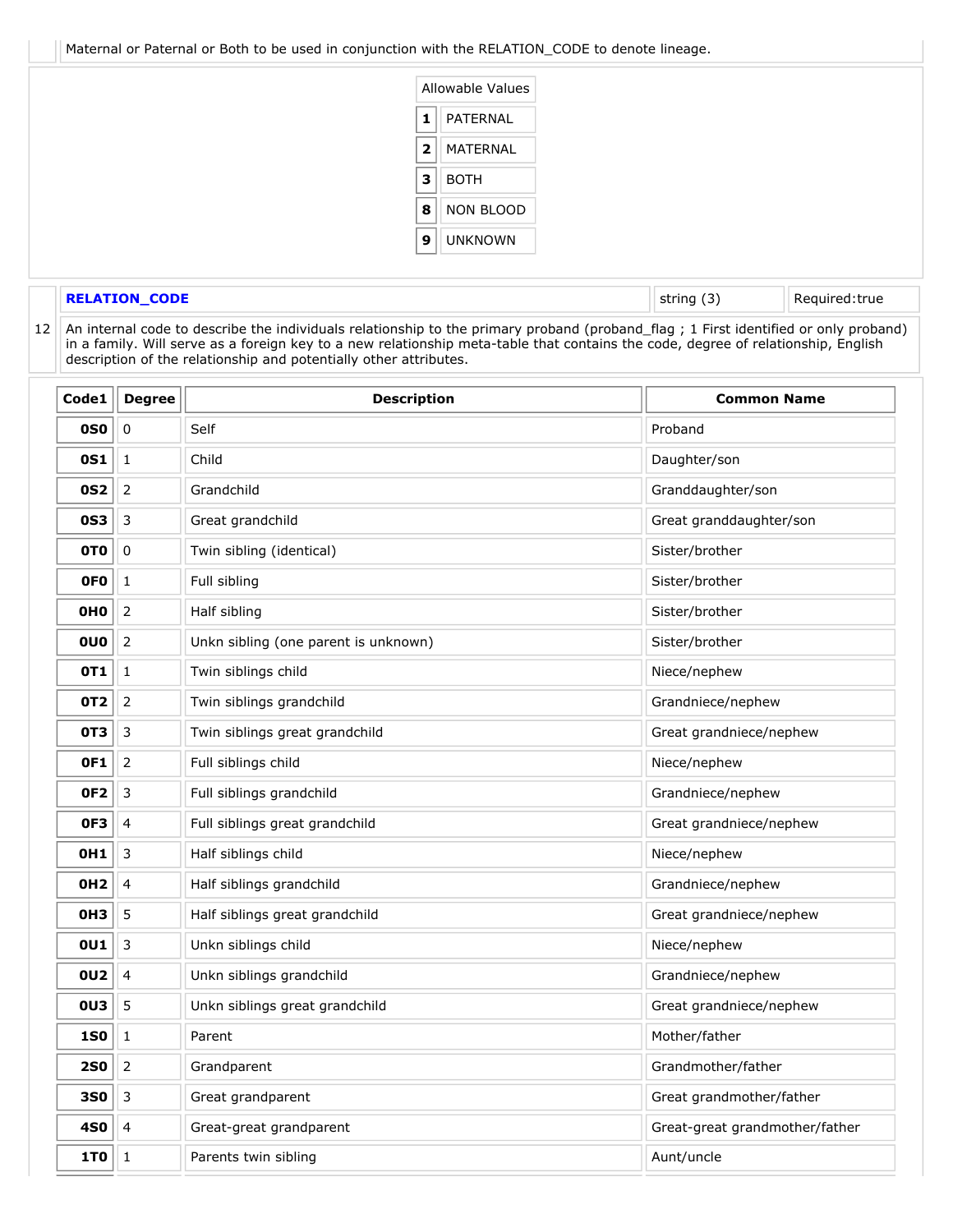| 1F <sub>0</sub> | $\mathbf 2$             | Parents full sibling                                    | Aunt/uncle        |
|-----------------|-------------------------|---------------------------------------------------------|-------------------|
| 1H0             | $\mathbf{3}$            | Parents half sibling                                    | Aunt/uncle        |
| <b>1U0</b>      | $\mathfrak{Z}$          | Parents unkn sibling                                    | Aunt/uncle        |
| 1T1             | $\overline{2}$          | Parents twin siblings child                             | 1st cousin        |
| <b>1T2</b>      | $\mathsf 3$             | Parents twin siblings grandchild                        | 1st cousin 1x rem |
| 1T3             | $\overline{4}$          | Parents twin siblings great grandchild                  | 1st cousin 2x rem |
| 1T4             | 5                       | Parents twin siblings great-great grandchild            | 1st cousin 3x rem |
| 1F1             | $\mathbf{3}$            | Parents full siblings child                             | 1st cousin        |
| 1F2             | $\overline{\mathbf{4}}$ | Parents full siblings grandchild                        | 1st cousin 1x rem |
| 1F3             | 5                       | Parents full siblings great grandchild                  | 1st cousin 2x rem |
| 1F4             | 6                       | Parents full siblings great-great grandchild            | 1st cousin 3x rem |
| 1H1             | $\overline{4}$          | Parents half siblings child                             | 1st cousin        |
| 1H <sub>2</sub> | 5                       | Parents half siblings grandchild                        | 1st cousin 1x rem |
| 1H3             | 6                       | Parents half siblings great grandchild                  | 1st cousin 2x rem |
| 1H4             | $\overline{7}$          | Parents half siblings great-great grandchild            | 1st cousin 3x rem |
| <b>1U1</b>      | $\overline{4}$          | Parents unkn siblings child                             | 1st cousin        |
| <b>1U2</b>      | 5                       | Parents unkn siblings grandchild                        | 1st cousin 1x rem |
| 1U3             | 6                       | Parents unkn siblings great grandchild                  | 1st cousin 2x rem |
| <b>1U4</b>      | $\overline{7}$          | Parents unkn siblings great-great grandchild            | 1st cousin 3x rem |
| <b>2TO</b>      | $\overline{2}$          | Grandparents twin sibling                               | Grandaunt/uncle   |
| <b>2F0</b>      | $\mathsf 3$             | Grandparents full sibling                               | Grandaunt/uncle   |
| 2H0             | 4                       | Grandparents half sibling                               | Grandaunt/uncle   |
| <b>2U0</b>      | 4                       | Grandparents unkn sibling                               | Grandaunt/uncle   |
| 2T 1            | 3                       | Grandparents twin siblings child                        | 1st cousin 1x rem |
| 2T2             | $\overline{\mathbf{4}}$ | Grandparents twin siblings grandchild                   | 2nd cousin        |
| 2T3             | 5                       | Grandparents twin siblings great grandchild             | 2nd cousin 1x rem |
| 2T4             | $\boldsymbol{6}$        | Grandparents twin siblings great-great grandchild       | 2nd cousin 2x rem |
| <b>2T5</b>      | $\overline{7}$          | Grandparents twin siblings great-great-great grandchild | 2nd cousin 3x rem |
| 2F1             | $\overline{4}$          | Grandparents full siblings child                        | 1st cousin 1x rem |
| 2F2             | 5                       | Grandparents full siblings grandchild                   | 2nd cousin        |
| 2F3             | $\boldsymbol{6}$        | Grandparents full siblings great grandchild             | 2nd cousin 1x rem |
| 2F4             | $\overline{7}$          | Grandparents full siblings great-great grandchild       | 2nd cousin 2x rem |
| <b>2F5</b>      | $\,8\,$                 | Grandparents full siblings great-great-great grandchild | 2nd cousin 3x rem |
| 2H1             | 5                       | Grandparents half siblings child                        | 1st cousin 1x rem |
| 2H <sub>2</sub> | 6                       | Grandparents half siblings grandchild                   | 2nd cousin        |
| 2H <sub>3</sub> | $\overline{7}$          | Grandparents half siblings great grandchild             | 2nd cousin 1x rem |
| 2H4             | 8                       | Grandparents half siblings great-great grandchild       | 2nd cousin 2x rem |
|                 |                         |                                                         |                   |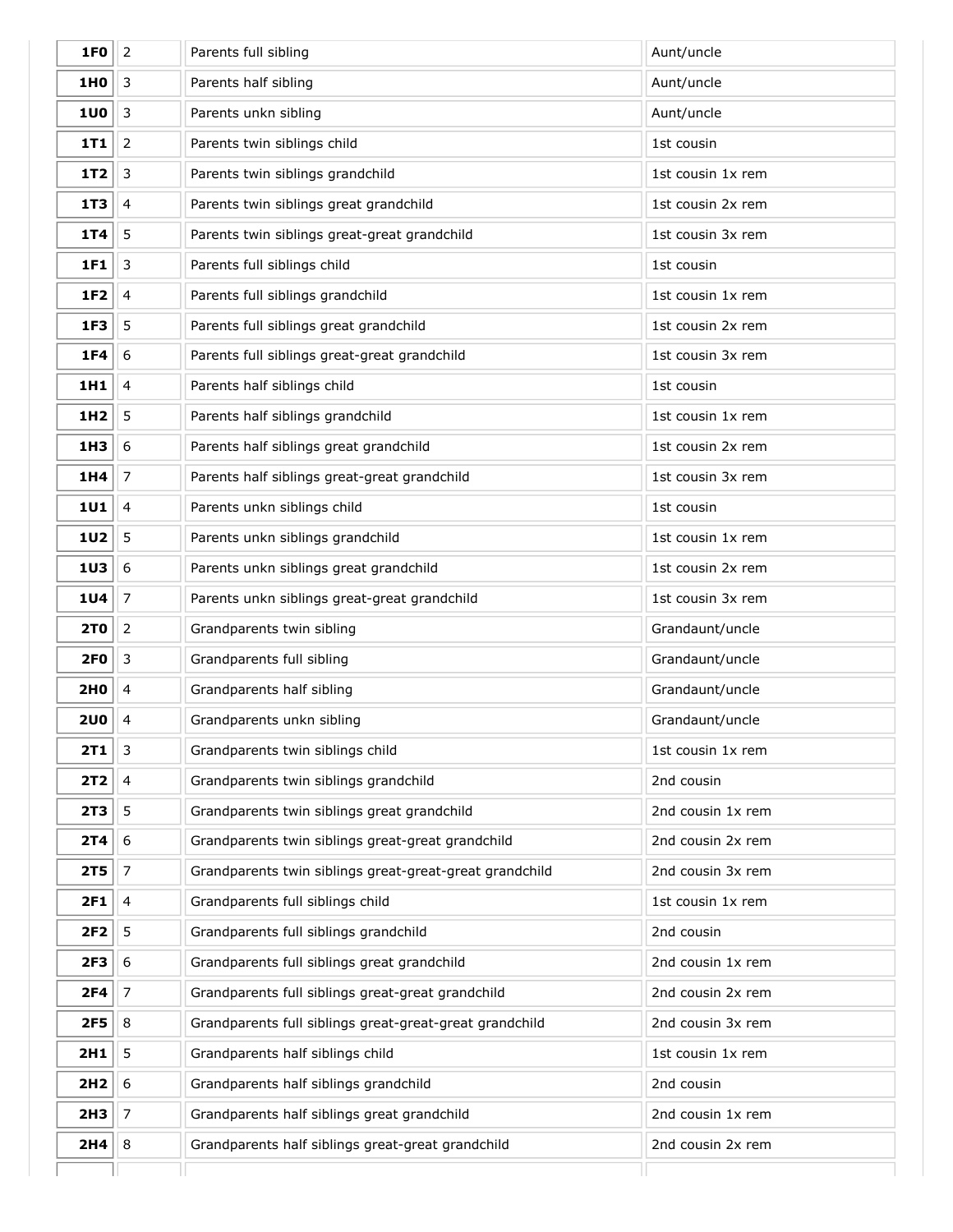| 2H5             | 9                | Grandparents half siblings great-great-great grandchild             | 2nd cousin 3x rem                   |
|-----------------|------------------|---------------------------------------------------------------------|-------------------------------------|
| 2U1             | 5                | Grandparents unkn siblings child                                    | 1st cousin 1x rem                   |
| 2U2             | $\boldsymbol{6}$ | Grandparents unkn siblings grandchild                               | 2nd cousin                          |
| <b>2U3</b>      | $\overline{7}$   | Grandparents unkn siblings great grandchild                         | 2nd cousin 1x rem                   |
| <b>2U4</b>      | 8                | Grandparents unkn siblings great-great grandchild                   | 2nd cousin 2x rem                   |
| 2U5             | 9                | Grandparents unkn siblings great-great-great grandchild             | 2nd cousin 3x rem                   |
| 3T0             | $\mathsf 3$      | Great grandparents twin sibling                                     | Great grandaunt/uncle               |
| 3FO             | $\overline{4}$   | Great grandparents full sibling                                     | Great grandaunt/uncle               |
| <b>3H0</b>      | 5                | Great grandparents half sibling                                     | Great grandaunt/uncle               |
| 3U0             | 5                | Great grandparents unkn sibling                                     | Great grandaunt/uncle               |
| 3T1             | $\overline{4}$   | Great grandparents twin siblings child                              | 2nd cousin 2x rem                   |
| 3T <sub>2</sub> | 5                | Great grandparents twin siblings grandchild                         | 2nd cousin 1x rem                   |
| 3T3             | $\boldsymbol{6}$ | Great grandparents twin siblings great grandchild                   | 3rd cousin                          |
| 3T4             | 7                | Great grandparents twin siblings great-great grandchild             | 3rd cousin 1x rem                   |
| 3T <sub>5</sub> | $\,8\,$          | Great grandparents twin siblings great-great-great grandchild       | 3rd cousin 2x rem                   |
| 3T6             | 9                | Great grandparents twin siblings great-great-great-great grandchild | 3rd cousin 3x rem                   |
| 3F1             | 5                | Great grandparents full siblings child                              | 2nd cousin 2x rem                   |
| 3F2             | 6                | Great grandparents full siblings grandchild                         | 2nd cousin 1x rem                   |
| 3F3             | $\overline{7}$   | Great grandparents full siblings great grandchild                   | 3rd cousin                          |
| 3F4             | $\,8\,$          | Great grandparents full siblings great-great grandchild             | 3rd cousin 1x rem                   |
| 3F5             | $\mathsf 9$      | Great grandparents full siblings great-great-great grandchild       | 3rd cousin 2x rem                   |
| 3F6             | 10               | Great grandparents full siblings great-great-great-great grandchild | 3rd cousin 3x rem                   |
| 3H1             | 6                | Great grandparents half siblings child                              | 2nd cousin 2x rem                   |
| 3H2             | 7                | Great grandparents half siblings grandchild                         | 2nd cousin 1x rem                   |
| 3H3             | $\,8\,$          | Great grandparents half siblings great grandchild                   | 3rd cousin                          |
| 3H4             | 9                | Great grandparents half siblings great-great grandchild             | 3rd cousin 1x rem                   |
| 3H5             | 10               | Great grandparents half siblings great-great-great grandchild       | 3rd cousin 2x rem                   |
| 3H6             | $11\,$           | Great grandparents half siblings great-great-great-great grandchild | 3rd cousin 3x rem                   |
| 3U1             | $\boldsymbol{6}$ | Great grandparents unkn siblings child                              | 2nd cousin 2x rem                   |
| 3U2             | $\parallel$ 7    | Great grandparents unkn siblings grandchild                         | 2nd cousin 1xrem                    |
| 3U3             | $\,8\,$          | Great grandparents unkn siblings great grandchild                   | 3rd cousin                          |
| 3U4             | $9$              | Great grandparents unkn siblings great-great grandchild             | 3rd cousin 1x rem                   |
| <b>3U5</b>      | 10               | Great grandparents unkn siblings great-great-great grandchild       | 3rd cousin 2x rem                   |
| 3U6             | $11\,$           | Great grandparents unkn siblings great-great-great-great grandchild | 3rd cousin 3x rem                   |
| <b>BLO</b>      | $-3$             | Blood relation - other                                              | Blood relation - other              |
| <b>NBS</b>      | $-1$             | Non-blood relation - proband spouse                                 | Non-blood relation - proband spouse |
|                 | $^{\rm -1}$      | Non-blood relation - other                                          | Non-blood relation - other          |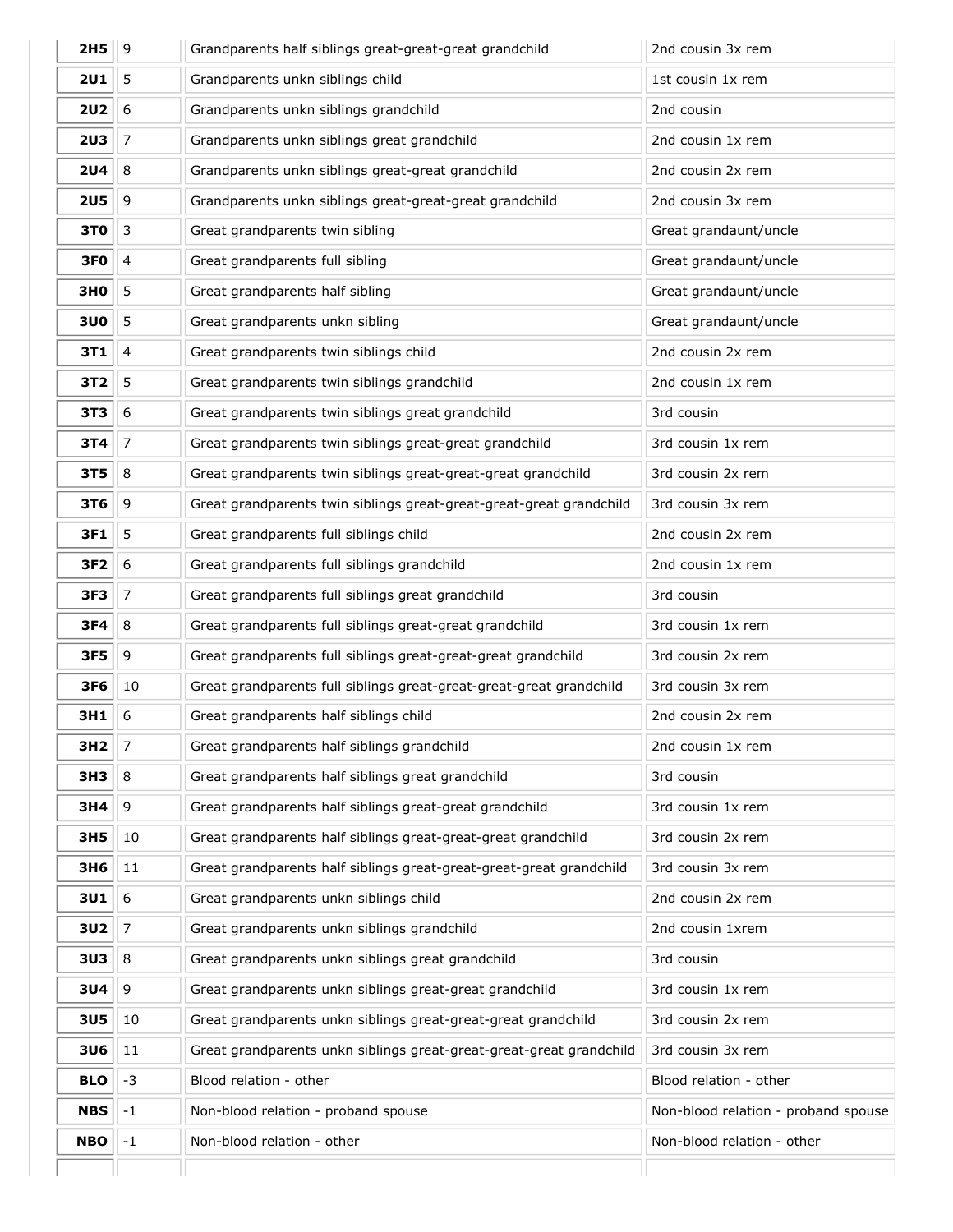| $\mathbf{XXX}$ -9<br>Relationship is completely unknown | Unknown |
|---------------------------------------------------------|---------|
|---------------------------------------------------------|---------|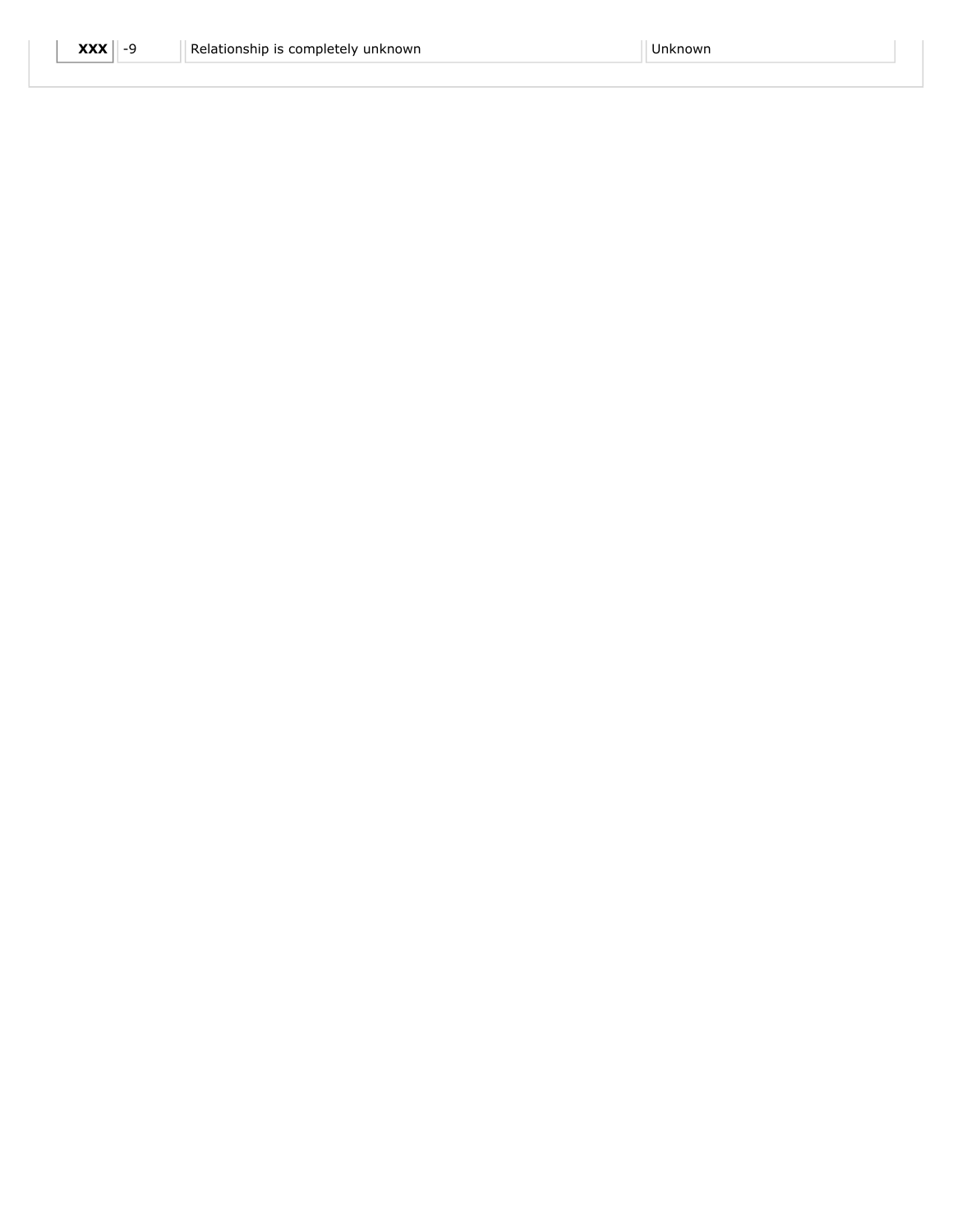#### <span id="page-9-4"></span>**Module Contents**

**individual** [.CENTER\\_NO](#page-9-0) [.PERSON\\_ID \(\\*PK\)](#page-9-1) [.PERSON\\_CID](#page-9-2) [.MOTHER\\_ID](#page-9-3) [.FATHER\\_ID](#page-10-0) [.TWIN\\_ID](#page-10-1) [.TWIN\\_TYPE](#page-10-2) [.SEX](#page-10-3) [.VS](#page-10-4) [.LIVEDATE](#page-9-4) [.LIVEDATESRC](#page-11-0) [.DTHDATE](#page-9-4) [.DTHDATESRC](#page-12-0) [.AGE\\_DEATH](#page-12-1) [.AGE\\_DEATH\\_EST](#page-12-2) [.DOB](#page-9-4) [.BIREST](#page-13-0) [.INDIVSRC](#page-14-0) [.BLOOD](#page-14-1) [.BUCCAL\\_SALIVA](#page-14-2) 21.EPI\_O\_COLON 22. COLON\_1ST\_FU 23. COLON 2ND FU [.COLON\\_3RD\\_FU](#page-15-2) 25. COLON 4TH FU [.DIET\\_Q\\_HI](#page-16-1) 27. DIET\_Q\_AUS 28. CLINICAL\_COLON [.RACE\\_ETHNIC\\_SOURCE](#page-17-0) [.ADDITIONAL\\_RACE](#page-17-1) 31. ADDITIONAL\_ETHNICITY

#### **CENTER\_NO** Required:true **CENTER\_NO number (2,0)** Required:true

<span id="page-9-0"></span>

Center Identification Number

# Allowable Values

| 11 | Sinai Health Systems (formerly Cancer Care Ontario)                                                     |
|----|---------------------------------------------------------------------------------------------------------|
| 12 | Cedars-Sinai & Cleveland Clinic (formerly USC Consortium)                                               |
| 13 | University of Melbourne                                                                                 |
| 14 | University of Hawaii Cancer Center                                                                      |
| 15 | Mayo Clinic                                                                                             |
| 16 | Fred Hutch, Seattle                                                                                     |
| 17 | UCSF: University of California at San Franscisco (formerly CPIC, originally Northern California (NCCC)) |

### <span id="page-9-1"></span>**PERSON\_ID (\*PK) PERSON\_ID (\*PK) Required:true**

 Number that uniquely identifies an individual. Consists of concatenation of CENTER\_NO (2 digit; digits 1-2) + (10 digit local unique individual id; digits 3-12). The 10 digit individual number component should be right justified, zero filled. Ex: Individual Id 98765 from Australia Colon Center should be: 130000098765. \*This field is the primary key for the table.

<span id="page-9-3"></span><span id="page-9-2"></span>

| $\overline{ }$ | Required: false<br><b>PERSON CID</b><br>string (30)                                         |             |                 |  |  |  |  |  |  |
|----------------|---------------------------------------------------------------------------------------------|-------------|-----------------|--|--|--|--|--|--|
| ر              | The external person ID (or concatenated set of IDs) that is local to the submitting center. |             |                 |  |  |  |  |  |  |
|                | <b>MOTHER ID</b>                                                                            | string (12) | Required: false |  |  |  |  |  |  |
| 4              |                                                                                             |             |                 |  |  |  |  |  |  |

Person identification number (PERSON\_ID) of mother. Consists of concatenation of CENTER\_NO (2 digit) + (10 digit local unique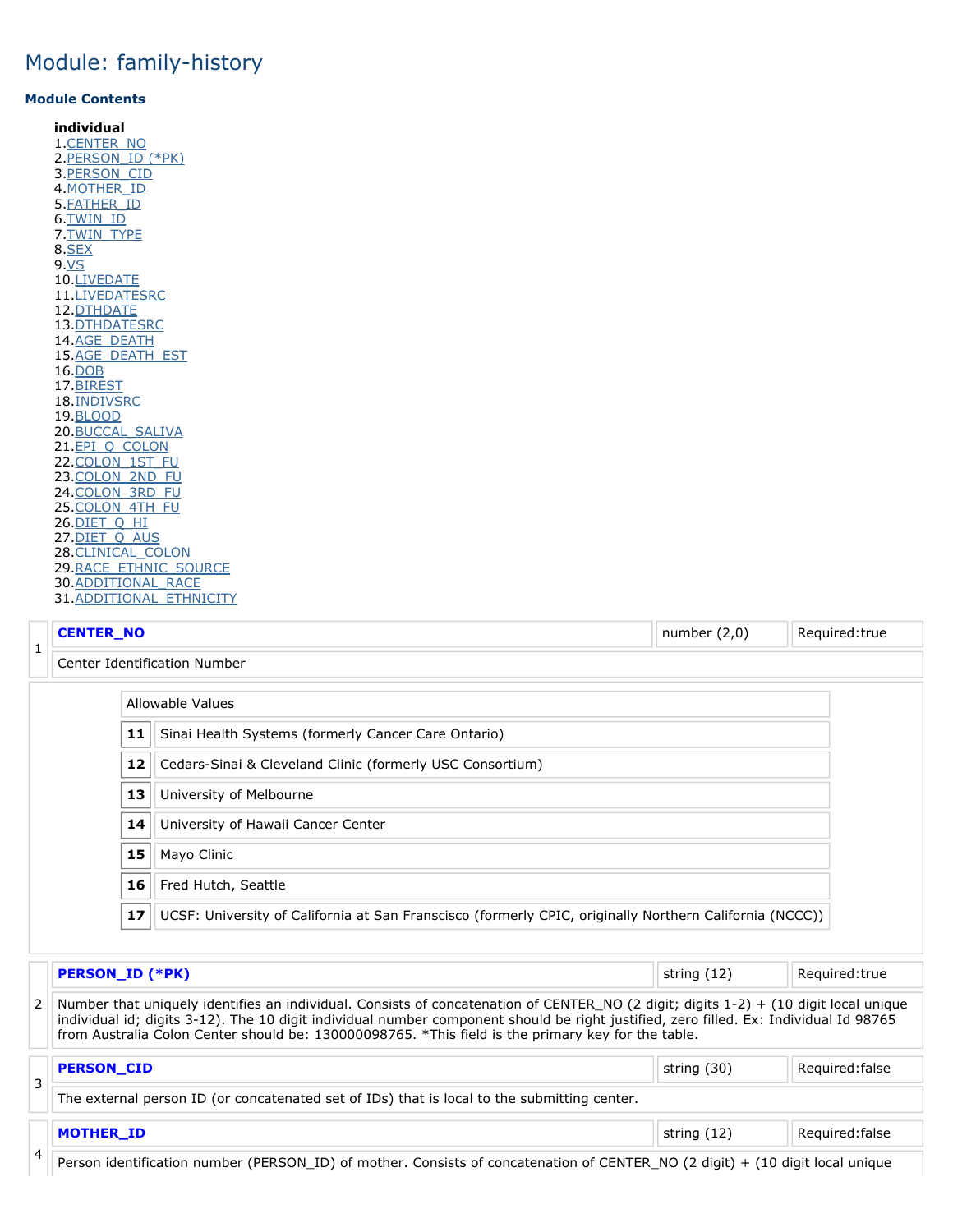|  |  | individual id). The 10 digit individual number component should be right justified, zero filled. |  |
|--|--|--------------------------------------------------------------------------------------------------|--|
|--|--|--------------------------------------------------------------------------------------------------|--|

<span id="page-10-4"></span><span id="page-10-3"></span><span id="page-10-2"></span><span id="page-10-1"></span><span id="page-10-0"></span>

|    |                             | individual id). The 10 digit individual number component should be right justined, 2010 mile                                                                                                                                                                                                                                                                                                                                                   |              |                         |                |                 |
|----|-----------------------------|------------------------------------------------------------------------------------------------------------------------------------------------------------------------------------------------------------------------------------------------------------------------------------------------------------------------------------------------------------------------------------------------------------------------------------------------|--------------|-------------------------|----------------|-----------------|
| 5  | <b>FATHER ID</b>            |                                                                                                                                                                                                                                                                                                                                                                                                                                                |              |                         | string (12)    | Required: false |
|    |                             | Identification number (PERSON_ID) of father.                                                                                                                                                                                                                                                                                                                                                                                                   |              |                         |                |                 |
|    | <b>TWIN_ID</b>              |                                                                                                                                                                                                                                                                                                                                                                                                                                                |              |                         | string (12)    | Required: false |
| 6  |                             | Identification number (PERSON_ID) of the corresponding twin. Example: Persons 3 and 4 are twins. Person 3 = 02000008763<br>Person 4 = 02000008764 Example: Persons 3, 4, and 5 are triplets. Code as follows: Person 3 = 02000008763 Person 4 =<br>02000008764 Person 5 = 02000008765                                                                                                                                                          |              |                         |                |                 |
|    | <b>TWIN_TYPE</b>            |                                                                                                                                                                                                                                                                                                                                                                                                                                                |              |                         | number $(1,0)$ | Required: false |
| 7  | Type of twin.               |                                                                                                                                                                                                                                                                                                                                                                                                                                                |              |                         |                |                 |
|    |                             |                                                                                                                                                                                                                                                                                                                                                                                                                                                |              | <b>Allowable Values</b> |                |                 |
|    |                             | 1                                                                                                                                                                                                                                                                                                                                                                                                                                              |              | Monozygous              |                |                 |
|    |                             | $\overline{\mathbf{2}}$                                                                                                                                                                                                                                                                                                                                                                                                                        |              | Dizygous                |                |                 |
|    |                             | 9                                                                                                                                                                                                                                                                                                                                                                                                                                              |              | Twin, type unknown      |                |                 |
|    |                             |                                                                                                                                                                                                                                                                                                                                                                                                                                                |              |                         |                |                 |
| 8  | <b>SEX</b>                  |                                                                                                                                                                                                                                                                                                                                                                                                                                                |              |                         | number $(1,0)$ | Required:true   |
|    | Sex of the individual.      |                                                                                                                                                                                                                                                                                                                                                                                                                                                |              |                         |                |                 |
|    |                             |                                                                                                                                                                                                                                                                                                                                                                                                                                                |              | <b>Allowable Values</b> |                |                 |
|    |                             |                                                                                                                                                                                                                                                                                                                                                                                                                                                | $\mathbf{1}$ | Male                    |                |                 |
|    |                             |                                                                                                                                                                                                                                                                                                                                                                                                                                                | 2            | Female                  |                |                 |
|    |                             |                                                                                                                                                                                                                                                                                                                                                                                                                                                | 3            | Other                   |                |                 |
|    |                             |                                                                                                                                                                                                                                                                                                                                                                                                                                                | 9            | Unknown                 |                |                 |
|    |                             |                                                                                                                                                                                                                                                                                                                                                                                                                                                |              |                         |                |                 |
| 9  | <b>VS</b>                   |                                                                                                                                                                                                                                                                                                                                                                                                                                                |              |                         | number $(1,0)$ | Required:true   |
|    | Vital Status of individual. |                                                                                                                                                                                                                                                                                                                                                                                                                                                |              |                         |                |                 |
|    |                             |                                                                                                                                                                                                                                                                                                                                                                                                                                                |              | <b>Allowable Values</b> |                |                 |
|    |                             |                                                                                                                                                                                                                                                                                                                                                                                                                                                | $1\vert$     | Alive                   |                |                 |
|    |                             |                                                                                                                                                                                                                                                                                                                                                                                                                                                | 2            | Dead                    |                |                 |
|    |                             |                                                                                                                                                                                                                                                                                                                                                                                                                                                | 9            | Unknown                 |                |                 |
|    |                             |                                                                                                                                                                                                                                                                                                                                                                                                                                                |              |                         |                |                 |
|    | <b>LIVEDATE</b>             |                                                                                                                                                                                                                                                                                                                                                                                                                                                |              |                         | string (8)     | Required:true   |
| 10 |                             | The most recent date a subject is known to be living. This is the last date the subject is known to be alive. There are multiple<br>sources of information that can be used to obtain this date. Acceptable sources are listed in LIVEDATESRC. Upon notification of the<br>death of the subject, the LIVEDATE should remain unchanged and VS should be updated to 2-dead and DTHDATE and<br>DTHDATESRC, AGE_DEATH and AGE_DEATH_EST populated. |              |                         |                |                 |
|    |                             | Date Value Check                                                                                                                                                                                                                                                                                                                                                                                                                               |              |                         |                |                 |
|    |                             | The date must follow to the following format:                                                                                                                                                                                                                                                                                                                                                                                                  |              |                         |                |                 |
|    |                             | Format YYYYMMDD. Must consist of valid date.<br>Components of date should be right justified and zero filled.<br>$MM = 01 - 12, 88, 99$<br>$DD = 01 - 31, 88, 99$<br>YYYY = Minimum year - system date year, 8888, 9999                                                                                                                                                                                                                        |              |                         |                |                 |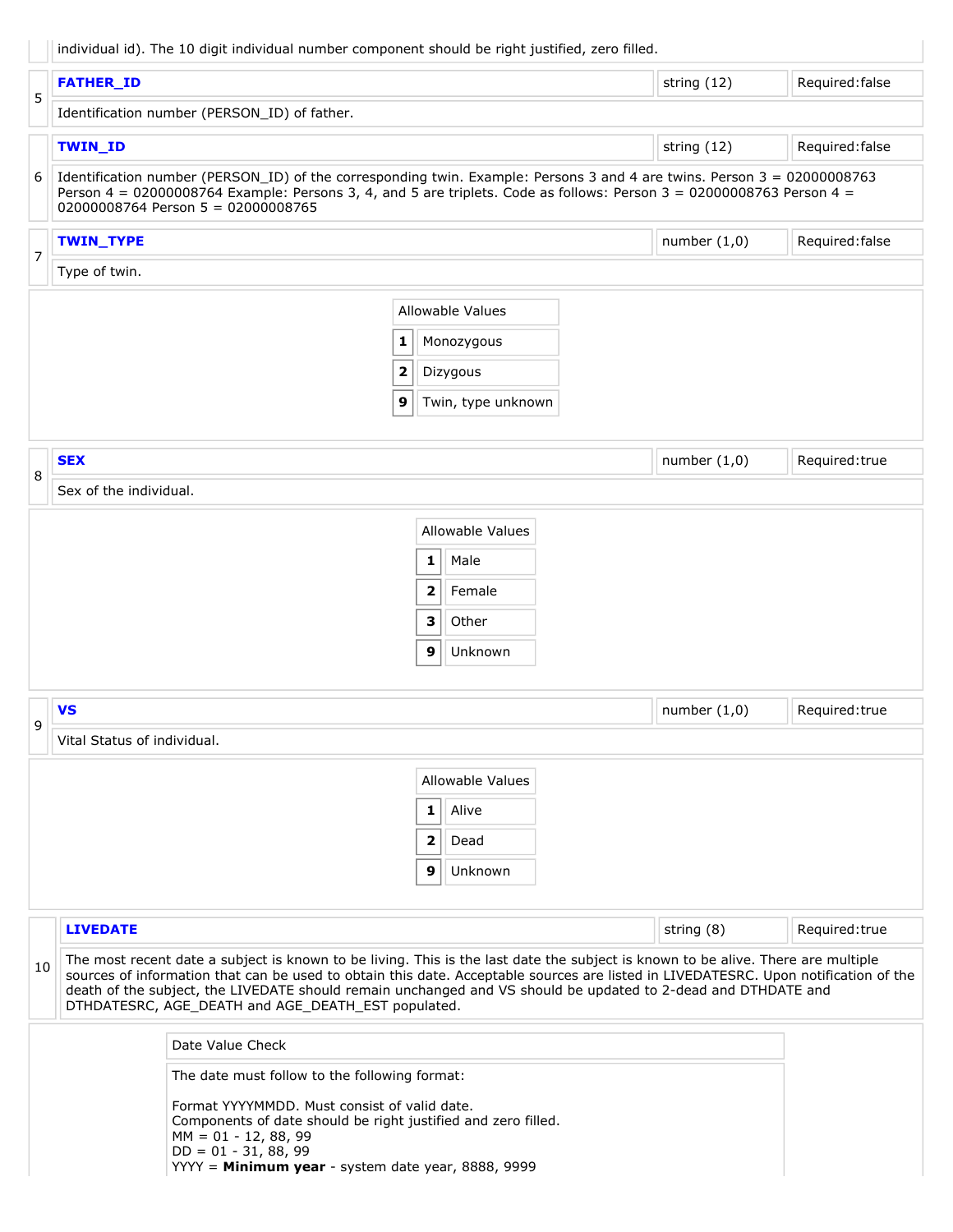<span id="page-11-0"></span>

|    |                           | Use 99, 9999 for not known.<br>If $MM = 99$ then DD must = 99.<br>If YYYY = 9999 then MM and DD must = 99. | Use 88, 8888 for not currently known, in progress to obtain information.<br>If century is known, but year is unknown then give an estimate of year or code $YYYY = 9999$ .<br>If century is known, but year is unknown then give an estimate of year or code YYYY = 9999. |                |                 |
|----|---------------------------|------------------------------------------------------------------------------------------------------------|---------------------------------------------------------------------------------------------------------------------------------------------------------------------------------------------------------------------------------------------------------------------------|----------------|-----------------|
|    |                           | The following special parameters are used:                                                                 |                                                                                                                                                                                                                                                                           |                |                 |
|    |                           | <b>Format YYYYMMDD</b>                                                                                     |                                                                                                                                                                                                                                                                           |                |                 |
|    |                           | YYYY                                                                                                       | 1700 (Minimum year) - system date year, 8888, 9999                                                                                                                                                                                                                        |                |                 |
|    |                           | $01 - 12, 88, 99$<br>MМ                                                                                    |                                                                                                                                                                                                                                                                           |                |                 |
|    |                           | DD                                                                                                         | $01 - 31, 88, 99$                                                                                                                                                                                                                                                         |                |                 |
|    |                           |                                                                                                            |                                                                                                                                                                                                                                                                           |                |                 |
|    | <b>LIVEDATESRC</b>        |                                                                                                            |                                                                                                                                                                                                                                                                           | number $(2,0)$ | Required:true   |
| 11 |                           | Source of information for LIVEDATE                                                                         |                                                                                                                                                                                                                                                                           |                |                 |
|    | Allowable Values          |                                                                                                            |                                                                                                                                                                                                                                                                           |                |                 |
|    | 1                         | survey, signing a study document, providing a blood sample, etc                                            | Self representation either by conducting a study activity in person, by telephone, or by mail. These could include completing a                                                                                                                                           |                |                 |
|    | 2                         | Relative (or Respondent) report that a subject is living                                                   |                                                                                                                                                                                                                                                                           |                |                 |
|    | 3<br>(consensus advised). |                                                                                                            | Linkage with national death indices, such as the NDI and NDI+, where the OMISSION of a subject presumes he/she is living                                                                                                                                                  |                |                 |
|    | 4                         | living (consensus advised)                                                                                 | Linkage with state death indices, such as through the health department where the OMISSION of a subject presumes he/she is                                                                                                                                                |                |                 |
|    | 5                         | security benefits, credit report                                                                           | Linkage with another information source that reports an activity that indicates the subject is living, such as current use of social                                                                                                                                      |                |                 |
|    | 6                         |                                                                                                            | Hospital record, medical file that reports contact with or a procedure performed on subject.                                                                                                                                                                              |                |                 |
|    | 7                         |                                                                                                            | SEER, which reports the last date they know the subject is known to be alive.                                                                                                                                                                                             |                |                 |
|    | 8                         |                                                                                                            | State Cancer registry, which reports the last date they know the subject to be alive.                                                                                                                                                                                     |                |                 |
|    | 9                         | Other, for example specialized genealogy                                                                   |                                                                                                                                                                                                                                                                           |                |                 |
| 99 | Unknown                   |                                                                                                            |                                                                                                                                                                                                                                                                           |                |                 |
|    |                           |                                                                                                            |                                                                                                                                                                                                                                                                           |                |                 |
|    | <b>DTHDATE</b>            |                                                                                                            | string (8)                                                                                                                                                                                                                                                                |                | Required: false |
| 12 | DTHDATESRC.               |                                                                                                            | The date of death. There are multiple sources of information that can be used to obtain this date. Acceptable sources are listed in                                                                                                                                       |                |                 |
|    |                           | Date Value Check                                                                                           |                                                                                                                                                                                                                                                                           |                |                 |
|    |                           | The date must follow to the following format:                                                              |                                                                                                                                                                                                                                                                           |                |                 |
|    |                           | Format YYYYMMDD. Must consist of valid date.                                                               | Components of date should be right justified and zero filled.                                                                                                                                                                                                             |                |                 |
|    |                           | $MM = 01 - 12, 88, 99$<br>$DD = 01 - 31, 88, 99$                                                           |                                                                                                                                                                                                                                                                           |                |                 |
|    |                           |                                                                                                            | YYYY = Minimum year - system date year, 8888, 9999                                                                                                                                                                                                                        |                |                 |
|    |                           | Use 99, 9999 for not known.                                                                                | Use 88, 8888 for not currently known, in progress to obtain information.                                                                                                                                                                                                  |                |                 |
|    |                           | If $MM = 99$ then DD must = 99.                                                                            | If century is known, but year is unknown then give an estimate of year or code $YYYY = 9999$ .                                                                                                                                                                            |                |                 |
|    |                           | If YYYY = 9999 then MM and DD must = 99.                                                                   | If century is known, but year is unknown then give an estimate of year or code YYYY = 9999.                                                                                                                                                                               |                |                 |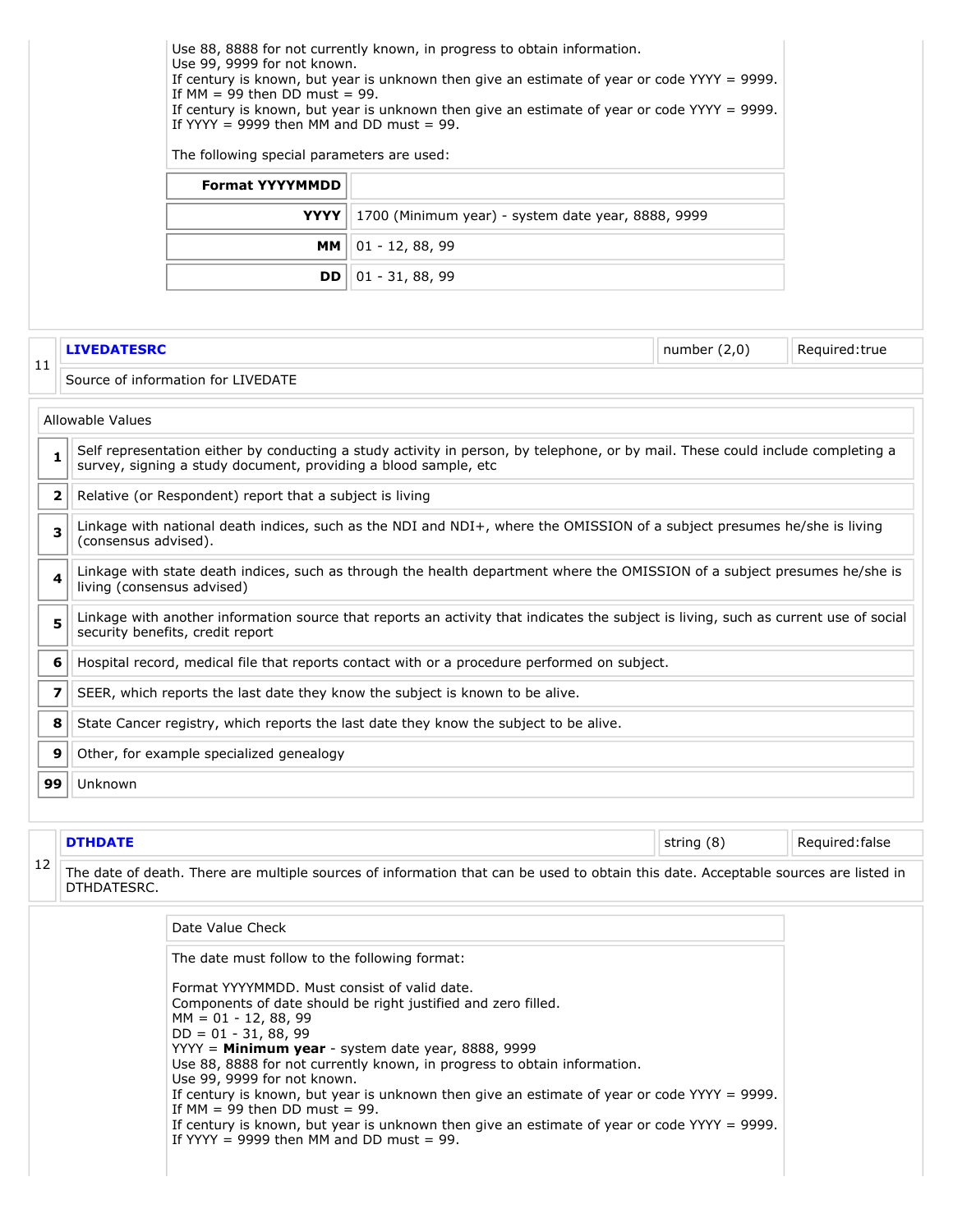The following special parameters are used:

| <b>Format YYYYMMDD</b> |                                                                  |
|------------------------|------------------------------------------------------------------|
|                        | <b>YYYY</b>   1700 (Minimum year) - system date year, 8888, 9999 |
|                        | $MM    01 - 12, 88, 99$                                          |
|                        | <b>DD</b> $\vert$ 01 - 31, 88, 99                                |

|                                                       | <b>Error Description</b> |
|-------------------------------------------------------|--------------------------|
| If VS is 2 then DTHDATE must not be null              |                          |
| If VS is not 2 then DTHDATF must be null              |                          |
| Date of death must be equal to or after date of birth |                          |
| LIVEDATE must be less DTHDATE                         |                          |

### <span id="page-12-2"></span><span id="page-12-1"></span><span id="page-12-0"></span>13 **DTHDATESRC** Required:false Source of information reporting subject is deceased Allowable Values **1** | Relative (or Respondent) report of subject death **2** Linkage with national death indices (e.g., NDI, NDI+) **3** Linkage with another information source that reports termination of services due to death (e.g., social security benefits, medicare, medicaid). **4** | Hospital record, medical file that reports  $5$  SEER **6** State Cancer registry **7** State Death Indices (e.g., through the health department) **8** | Death certificate **9** | Obituary **10** Other (e.g., specialized genealogy research) **99** Unknown **Error Description** If VS is not 2 then DTHDATESRC must be null If VS is 2 then DTHDATESRC must not be null 14 **AGE\_DEATH Number (3,0)** Required:false Age at death. Coding for this field is based on SEER, NAACCR and ACoS guidelines. Allowable Values **998** Less than 1 year **999** Unknown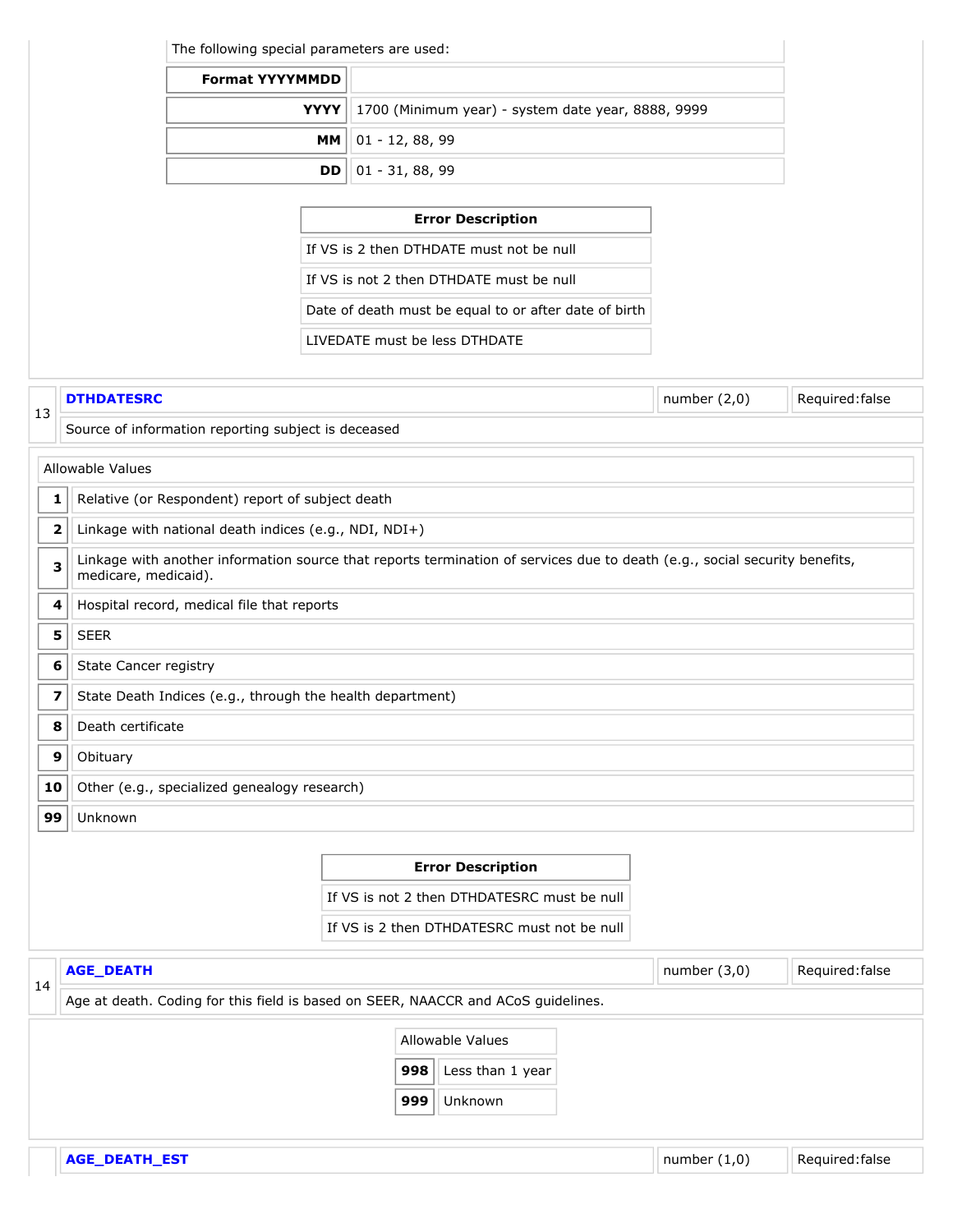| Required:true                                                                                                                                                                                                  |
|----------------------------------------------------------------------------------------------------------------------------------------------------------------------------------------------------------------|
|                                                                                                                                                                                                                |
|                                                                                                                                                                                                                |
|                                                                                                                                                                                                                |
|                                                                                                                                                                                                                |
| string (8)<br>If century is known, but year is unknown then give an estimate of year or code $YYYY = 9999$ .<br>If century is known, but year is unknown then give an estimate of year or code $YYYY = 9999$ . |

| <b>Format YYYYMMDD</b> |                                                                  |  |  |  |  |
|------------------------|------------------------------------------------------------------|--|--|--|--|
|                        | <b>YYYY</b>   1700 (Minimum year) - system date year, 8888, 9999 |  |  |  |  |
|                        | $MM    01 - 12, 88, 99$                                          |  |  |  |  |
|                        | <b>DD</b> $\vert$ 01 - 31, 88, 99                                |  |  |  |  |

#### **Error Description**

must be a valid date of format YYYYMMDD

<span id="page-13-0"></span>

| 17 | number $(1,0)$<br>Required: true<br><b>BIREST</b> |                         |                       |  |  |  |  |  |
|----|---------------------------------------------------|-------------------------|-----------------------|--|--|--|--|--|
|    | Accuracy of date of birth.                        |                         |                       |  |  |  |  |  |
|    |                                                   |                         | Allowable Values      |  |  |  |  |  |
|    |                                                   | 1                       | Exact                 |  |  |  |  |  |
|    |                                                   | 2 <sup>1</sup>          | Within 1 year         |  |  |  |  |  |
|    |                                                   | 3                       | Within 1+ to 5 years  |  |  |  |  |  |
|    |                                                   | $\overline{\mathbf{4}}$ | Within 5+ to 10 years |  |  |  |  |  |
|    |                                                   | 5                       | 10 or more years      |  |  |  |  |  |
|    |                                                   | 9 <sup>1</sup>          | Unknown               |  |  |  |  |  |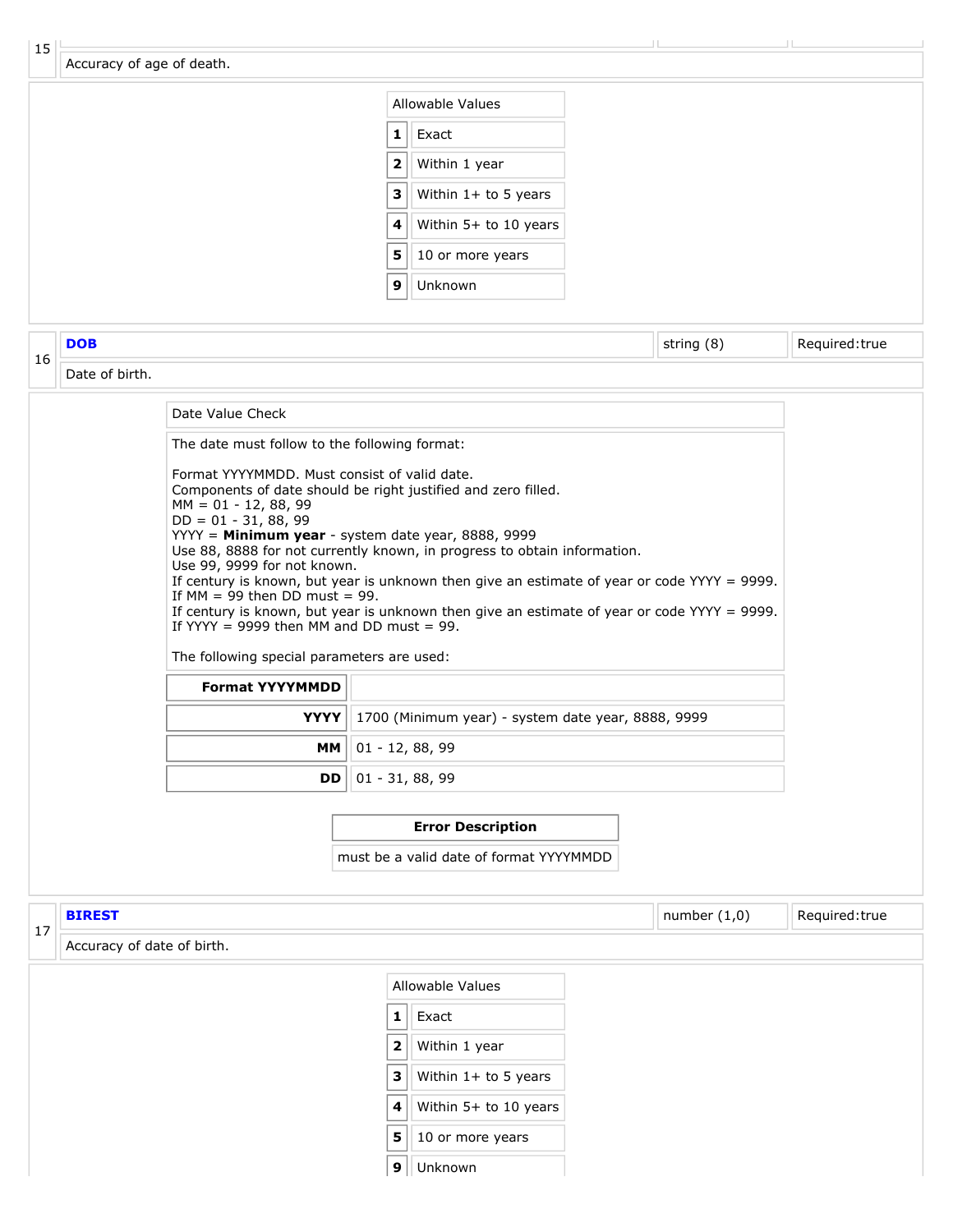<span id="page-14-3"></span><span id="page-14-2"></span><span id="page-14-1"></span><span id="page-14-0"></span>

|    | <b>INDIVSRC</b>                                     |                  |                                                                           | number $(1,0)$ | Required:true               |
|----|-----------------------------------------------------|------------------|---------------------------------------------------------------------------|----------------|-----------------------------|
| 18 | Source of information for individual family member. |                  |                                                                           |                |                             |
|    |                                                     |                  | Allowable Values                                                          |                |                             |
|    |                                                     | $\mathbf 0$      | Self                                                                      |                |                             |
|    |                                                     | $\mathbf 1$      | 1st degree relative                                                       |                |                             |
|    |                                                     | $\mathbf{2}$     | 2nd degree relative                                                       |                |                             |
|    |                                                     | 3                | Other relative                                                            |                |                             |
|    |                                                     | 4                | Other                                                                     |                |                             |
|    |                                                     | 5                | Dummy record (i.e. dummy spouse or parent)                                |                |                             |
|    |                                                     | $\boldsymbol{9}$ | Unknown                                                                   |                |                             |
|    |                                                     |                  |                                                                           |                |                             |
| 19 | <b>BLOOD</b>                                        |                  |                                                                           | number $(1,0)$ | Required: true              |
|    | Status of blood specimen.                           |                  |                                                                           |                |                             |
|    |                                                     |                  | Allowable Values                                                          |                |                             |
|    |                                                     | 0                | Not needed / not applicable                                               |                |                             |
|    |                                                     | 1                | Needed, but can't get (e.g. deceased, overseas, etc.)                     |                |                             |
|    |                                                     | 2                | Needed, Pending                                                           |                |                             |
|    |                                                     | 3                | Blood received                                                            |                |                             |
|    |                                                     | 4                | Refusal from patient                                                      |                |                             |
|    |                                                     | 6                | Sample lost or destroyed                                                  |                |                             |
|    |                                                     |                  |                                                                           |                |                             |
| 20 | <b>BUCCAL_SALIVA</b>                                |                  |                                                                           | number $(1,0)$ | $\parallel$ Required: false |
|    |                                                     |                  |                                                                           |                |                             |
|    |                                                     |                  | Allowable Values                                                          |                |                             |
|    | $\mathbf 0$                                         |                  | Not needed, not applicable                                                |                |                             |
|    | $\mathbf{1}$<br>$\mathbf 2$                         |                  | Needed, but cannot get (e.g. deceased, overseas, etc.)<br>Needed, pending |                |                             |
|    | 3                                                   |                  | Buccal_Saliva received                                                    |                |                             |
|    | 4                                                   |                  | Refusal from patient                                                      |                |                             |
|    | 6                                                   |                  | Sample lost or destroyed                                                  |                |                             |
|    |                                                     |                  |                                                                           |                |                             |
|    | EPI_Q_COLON                                         |                  |                                                                           | number $(1,0)$ | Required: false             |
| 21 | Status of colon epidemiology questionnaire.         |                  |                                                                           |                |                             |
|    |                                                     |                  | Allowable Values                                                          |                |                             |
|    |                                                     | 0                | Not needed / not applicable                                               |                |                             |
|    |                                                     | $\mathbf{1}$     | Needed, not requested yet                                                 |                |                             |
|    |                                                     |                  |                                                                           |                |                             |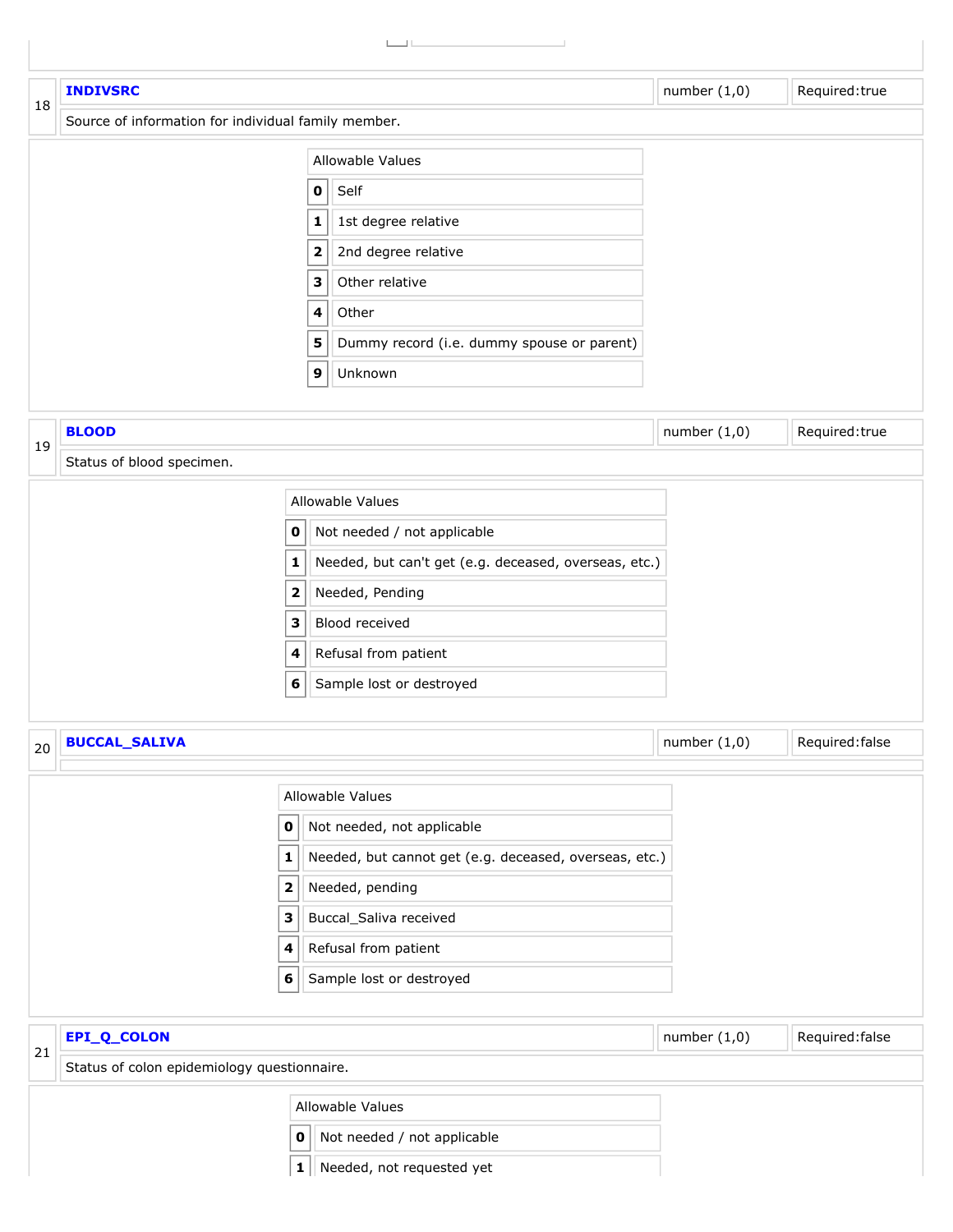<span id="page-15-0"></span>

<span id="page-15-2"></span><span id="page-15-1"></span>

|                | Allowable Values                 |  |  |  |  |  |
|----------------|----------------------------------|--|--|--|--|--|
| 0              | Not needed / not applicable      |  |  |  |  |  |
|                | Needed, not requested yet        |  |  |  |  |  |
| 2 <sup>1</sup> | Questionnaire requested, pending |  |  |  |  |  |
| з              | Questionnaire received           |  |  |  |  |  |
|                |                                  |  |  |  |  |  |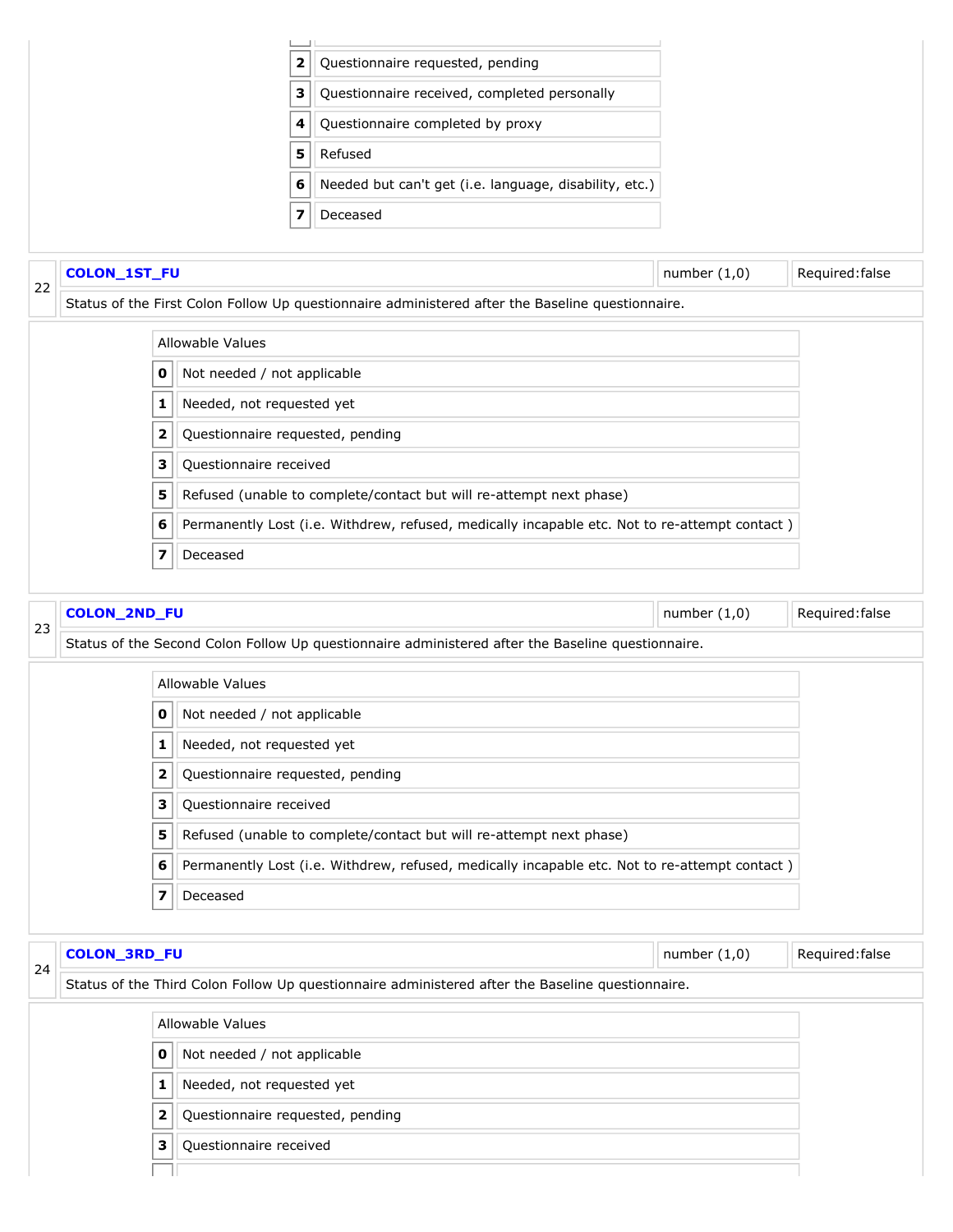<span id="page-16-1"></span><span id="page-16-0"></span>

|                           |                                          | 5 |                                  |                                                                     | Refused (unable to complete/contact but will re-attempt next phase)                               |                |                 |  |  |
|---------------------------|------------------------------------------|---|----------------------------------|---------------------------------------------------------------------|---------------------------------------------------------------------------------------------------|----------------|-----------------|--|--|
|                           |                                          | 6 |                                  |                                                                     | Permanently Lost (i.e. Withdrew, refused, medically incapable etc. Not to re-attempt contact)     |                |                 |  |  |
|                           |                                          | 7 | Deceased                         |                                                                     |                                                                                                   |                |                 |  |  |
| <b>COLON_4TH_FU</b><br>25 |                                          |   |                                  |                                                                     |                                                                                                   | number $(1,0)$ | Required: false |  |  |
|                           |                                          |   |                                  |                                                                     | Status of the Fourth Colon Follow Up questionnaire administered after the Baseline questionnaire. |                |                 |  |  |
|                           |                                          |   | Allowable Values                 |                                                                     |                                                                                                   |                |                 |  |  |
|                           |                                          | 0 | Not needed / not applicable      |                                                                     |                                                                                                   |                |                 |  |  |
|                           |                                          | 1 | Needed, not requested yet        |                                                                     |                                                                                                   |                |                 |  |  |
|                           |                                          | 2 | Questionnaire requested, pending |                                                                     |                                                                                                   |                |                 |  |  |
|                           |                                          | 3 | Questionnaire received           |                                                                     |                                                                                                   |                |                 |  |  |
|                           |                                          | 5 |                                  | Refused (unable to complete/contact but will re-attempt next phase) |                                                                                                   |                |                 |  |  |
|                           |                                          | 6 |                                  |                                                                     | Permanently Lost (i.e. Withdrew, refused, medically incapable etc. Not to re-attempt contact)     |                |                 |  |  |
|                           |                                          | 7 | Deceased                         |                                                                     |                                                                                                   |                |                 |  |  |
|                           | DIET_Q_HI                                |   |                                  |                                                                     |                                                                                                   | number $(1,0)$ | Required: false |  |  |
| 26                        | Status of Hawaiian Diet Questionnaire.   |   |                                  |                                                                     |                                                                                                   |                |                 |  |  |
|                           |                                          |   |                                  |                                                                     | Allowable Values                                                                                  |                |                 |  |  |
|                           |                                          |   | 0                                |                                                                     | Not needed / not applicable                                                                       |                |                 |  |  |
|                           |                                          |   | 1                                |                                                                     | Needed, not requested yet                                                                         |                |                 |  |  |
|                           |                                          |   | 2                                |                                                                     | Questionnaire requested, pending                                                                  |                |                 |  |  |
|                           |                                          |   | З                                |                                                                     | Questionnaire received                                                                            |                |                 |  |  |
|                           |                                          |   | 5                                |                                                                     | Refused                                                                                           |                |                 |  |  |
|                           |                                          |   | 6                                |                                                                     | Needed but can't get (i.e. language, disability, etc.)                                            |                |                 |  |  |
|                           |                                          |   | 7                                |                                                                     | Deceased                                                                                          |                |                 |  |  |
|                           |                                          |   |                                  |                                                                     |                                                                                                   |                |                 |  |  |
| 27                        | number $(1,0)$<br>DIET_Q_AUS             |   |                                  | Required: false                                                     |                                                                                                   |                |                 |  |  |
|                           | Status of Australian diet questionnaire. |   |                                  |                                                                     |                                                                                                   |                |                 |  |  |
|                           |                                          |   |                                  |                                                                     | Allowable Values                                                                                  |                |                 |  |  |
|                           |                                          |   | 0                                |                                                                     | Not needed / not applicable                                                                       |                |                 |  |  |
|                           |                                          |   | 1                                |                                                                     | Needed, not requested yet                                                                         |                |                 |  |  |
|                           |                                          |   | 2 <sup>1</sup>                   |                                                                     | Questionnaire requested, pending                                                                  |                |                 |  |  |

<span id="page-16-2"></span>Questionnaire received

Refused

Needed but can't get (i.e. language, disability, etc.)

<span id="page-16-3"></span>Deceased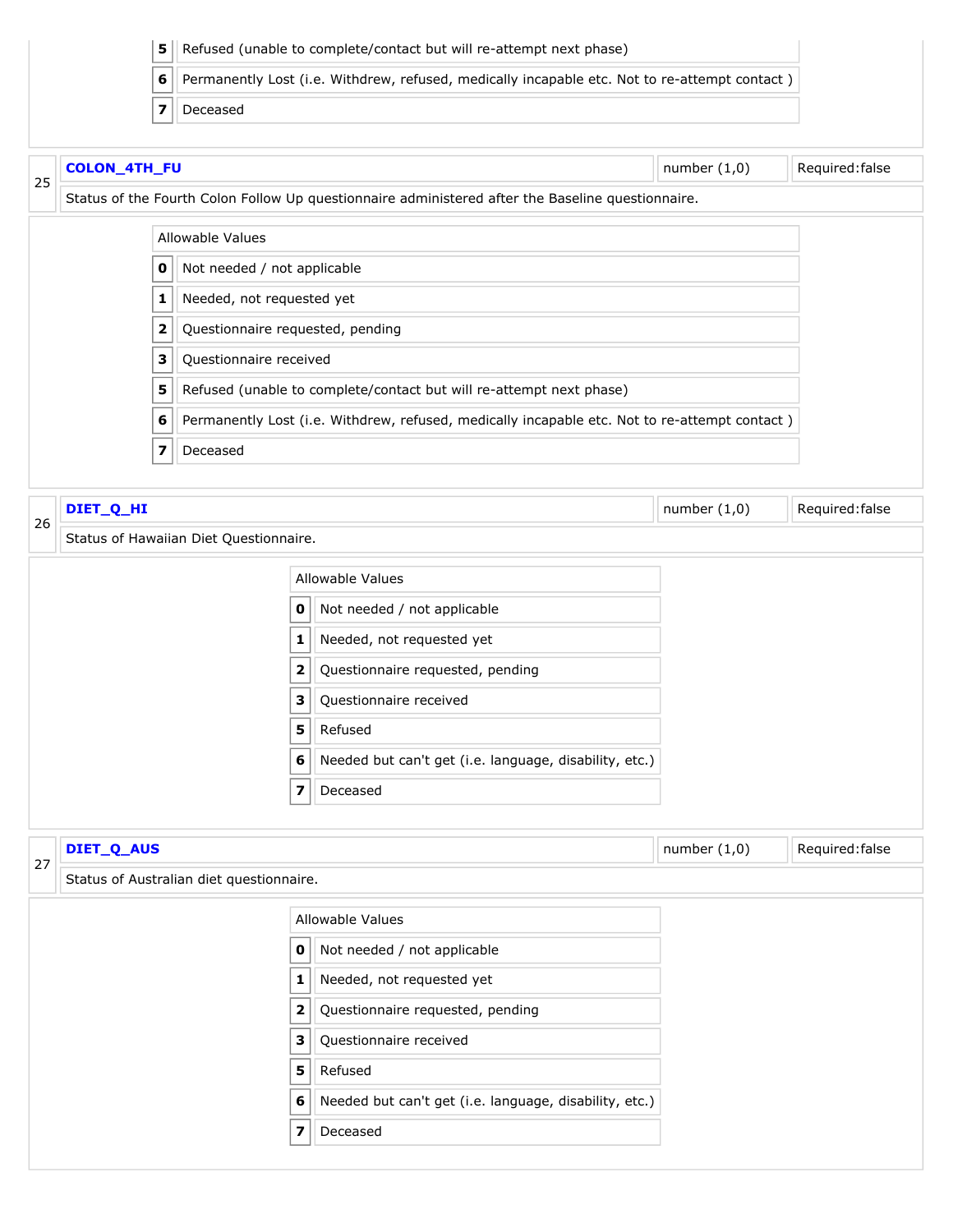<span id="page-17-1"></span><span id="page-17-0"></span>

|                                                                                                                                                                                                                                                                       | <b>CLINICAL_COLON</b>                                                                                           |                                                                                    | number $(1,0)$<br>Required: false |   |                                                                        |                |                 |  |
|-----------------------------------------------------------------------------------------------------------------------------------------------------------------------------------------------------------------------------------------------------------------------|-----------------------------------------------------------------------------------------------------------------|------------------------------------------------------------------------------------|-----------------------------------|---|------------------------------------------------------------------------|----------------|-----------------|--|
| 28                                                                                                                                                                                                                                                                    |                                                                                                                 |                                                                                    |                                   |   | Consent for clinical data collected in clinical treatment module.      |                |                 |  |
|                                                                                                                                                                                                                                                                       |                                                                                                                 |                                                                                    | Allowable Values                  |   |                                                                        |                |                 |  |
|                                                                                                                                                                                                                                                                       |                                                                                                                 |                                                                                    |                                   |   |                                                                        |                |                 |  |
|                                                                                                                                                                                                                                                                       |                                                                                                                 | Needed, can't get (hospital has no records/ correct hospital cannot be identified) |                                   |   |                                                                        |                |                 |  |
|                                                                                                                                                                                                                                                                       |                                                                                                                 | 2                                                                                  | Needed, pending consent           |   |                                                                        |                |                 |  |
|                                                                                                                                                                                                                                                                       |                                                                                                                 | з                                                                                  | Records received                  |   |                                                                        |                |                 |  |
|                                                                                                                                                                                                                                                                       |                                                                                                                 | 4                                                                                  |                                   |   | Consent received records pending                                       |                |                 |  |
|                                                                                                                                                                                                                                                                       |                                                                                                                 | 5                                                                                  | Refused-consent                   |   |                                                                        |                |                 |  |
|                                                                                                                                                                                                                                                                       |                                                                                                                 | 6                                                                                  |                                   |   | Needed- but can't consent (lost contact/deceased, no proxy etc.)       |                |                 |  |
|                                                                                                                                                                                                                                                                       |                                                                                                                 |                                                                                    |                                   |   |                                                                        |                |                 |  |
|                                                                                                                                                                                                                                                                       |                                                                                                                 |                                                                                    |                                   |   | <b>Error Description</b>                                               |                |                 |  |
|                                                                                                                                                                                                                                                                       |                                                                                                                 |                                                                                    |                                   |   | If CENTER_NO=17 then CLINICAL_COLON must be null                       |                |                 |  |
|                                                                                                                                                                                                                                                                       |                                                                                                                 |                                                                                    |                                   |   | If CENTER_NO does not equal 17 then must not be null                   |                |                 |  |
| 29                                                                                                                                                                                                                                                                    | RACE_ETHNIC_SOURCE                                                                                              |                                                                                    |                                   |   |                                                                        | number $(1,0)$ | Required: false |  |
|                                                                                                                                                                                                                                                                       | Source of race/ethnicity information.                                                                           |                                                                                    |                                   |   |                                                                        |                |                 |  |
|                                                                                                                                                                                                                                                                       |                                                                                                                 |                                                                                    |                                   |   | Allowable Values                                                       |                |                 |  |
|                                                                                                                                                                                                                                                                       |                                                                                                                 |                                                                                    |                                   | 1 | Epidemiology questionnaire self report                                 |                |                 |  |
|                                                                                                                                                                                                                                                                       |                                                                                                                 |                                                                                    |                                   | 2 | Other questionnaire self report                                        |                |                 |  |
|                                                                                                                                                                                                                                                                       |                                                                                                                 |                                                                                    |                                   | з | Epidemiology questionnaire proxy                                       |                |                 |  |
|                                                                                                                                                                                                                                                                       |                                                                                                                 |                                                                                    |                                   |   | Other questionnaire proxy                                              |                |                 |  |
|                                                                                                                                                                                                                                                                       |                                                                                                                 |                                                                                    |                                   | 5 | Cancer registry                                                        |                |                 |  |
|                                                                                                                                                                                                                                                                       |                                                                                                                 |                                                                                    |                                   | 6 | Other external source                                                  |                |                 |  |
|                                                                                                                                                                                                                                                                       |                                                                                                                 |                                                                                    |                                   |   |                                                                        |                |                 |  |
|                                                                                                                                                                                                                                                                       | <b>ADDITIONAL RACE</b>                                                                                          |                                                                                    |                                   |   |                                                                        | number $(2,0)$ | Required: false |  |
| 30<br>To include reported RACE from source(s) other than BL Epi or FU Epi questionnaires. This includes race reported via other<br>questionnaires such as family history questionnaire, information provided during blood/saliva collection, verbal information, etc. |                                                                                                                 |                                                                                    |                                   |   |                                                                        |                |                 |  |
|                                                                                                                                                                                                                                                                       |                                                                                                                 |                                                                                    | Allowable Values                  |   |                                                                        |                |                 |  |
|                                                                                                                                                                                                                                                                       |                                                                                                                 | 1                                                                                  | CAUCASIAN/WHITE                   |   |                                                                        |                |                 |  |
|                                                                                                                                                                                                                                                                       | BLACK OR AFRICAN AMERICAN (does not include Africans or persons of Caribbean origin)<br>$\overline{\mathbf{2}}$ |                                                                                    |                                   |   |                                                                        |                |                 |  |
|                                                                                                                                                                                                                                                                       | 3<br>Latino, Hispanic, Mexican American, Mexican, Cuban, Puerto Rican                                           |                                                                                    |                                   |   |                                                                        |                |                 |  |
|                                                                                                                                                                                                                                                                       |                                                                                                                 | 4                                                                                  | JAPANESE (includes Okinawan)      |   |                                                                        |                |                 |  |
|                                                                                                                                                                                                                                                                       |                                                                                                                 | 5                                                                                  | <b>CHINESE</b>                    |   |                                                                        |                |                 |  |
|                                                                                                                                                                                                                                                                       |                                                                                                                 | 6                                                                                  | FILIPINO, MALAY, INDONESIAN       |   |                                                                        |                |                 |  |
|                                                                                                                                                                                                                                                                       |                                                                                                                 | $\overline{\mathbf{z}}$                                                            | <b>KOREAN</b>                     |   |                                                                        |                |                 |  |
|                                                                                                                                                                                                                                                                       |                                                                                                                 | 8                                                                                  |                                   |   | SOUTHEAST ASIAN (such as Vietnamese, Laotian, Thai, Hmong, Kampuchean) |                |                 |  |
|                                                                                                                                                                                                                                                                       |                                                                                                                 | 9                                                                                  |                                   |   | SOUTH ASIAN (such as Indian, Pakistani, Sri Lankan)                    |                |                 |  |
|                                                                                                                                                                                                                                                                       |                                                                                                                 |                                                                                    |                                   |   |                                                                        |                |                 |  |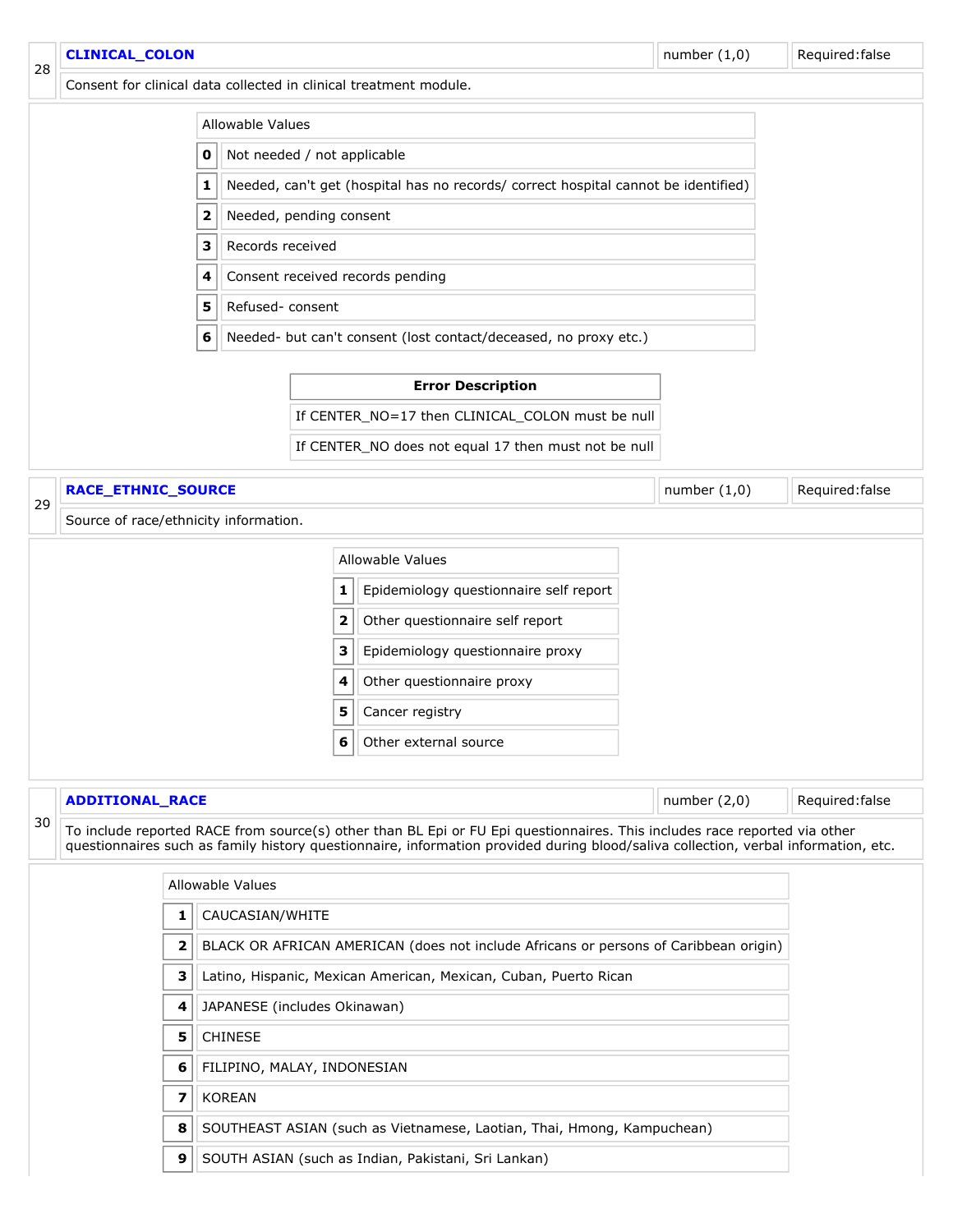| 10 | NATIVE AMERICAN (such as Inuit, Aleutian, First Nations Person)                 |
|----|---------------------------------------------------------------------------------|
| 11 | POLYNESIAN (such as Hawaiian, Maori, Samoan, Tongan, Tahitian, Cook Islander)   |
| 12 | MICRONESIAN (such as Chamorro and Guamanian)                                    |
| 13 | AUSTRALIAN ABORIGINAL                                                           |
| 14 | MELANESIAN (such as Fijian, New Guinean)                                        |
| 15 | CARIBBEAN BLACK (such as Jamaican, Trinidadian, Tobagonian)                     |
| 16 | CENTRAL/SOUTH AMERICAN (such as Costa Rican, Salvadorian, Colombian, Brazilian) |
| 17 | <b>BLACK AFRICAN</b>                                                            |
| 18 | NORTH AFRICAN (such as Egyptian, Algerian, Moroccan)                            |
| 19 | MIDDLE EASTERN (such as Iranian, Lebanese, Kuwaiti, Saudi)                      |
| 97 | MORE THAN ONE RACE                                                              |
| 98 | <b>OTHER</b>                                                                    |
| 99 | DONT KNOW/REFUSED                                                               |

#### **ADDITIONAL\_ETHNICITY Number (1,0)** Required:false

<span id="page-18-0"></span> To include reported ethnicity from source(s) other than BL Epi or FU Epi questionnaire. This includes ethnicity reported via other questionnaires such as family history questionnaire, information provided during blood/saliva collection, verbal information, etc. Response to question "Do you consider yourself to be Hispanic/Latino? "

|    | Allowable Values   |  |  |  |  |
|----|--------------------|--|--|--|--|
| 1  | Yes                |  |  |  |  |
| 2. | N٥                 |  |  |  |  |
| 8  | Not Asked          |  |  |  |  |
| 9  | Don't Know/Refused |  |  |  |  |
|    |                    |  |  |  |  |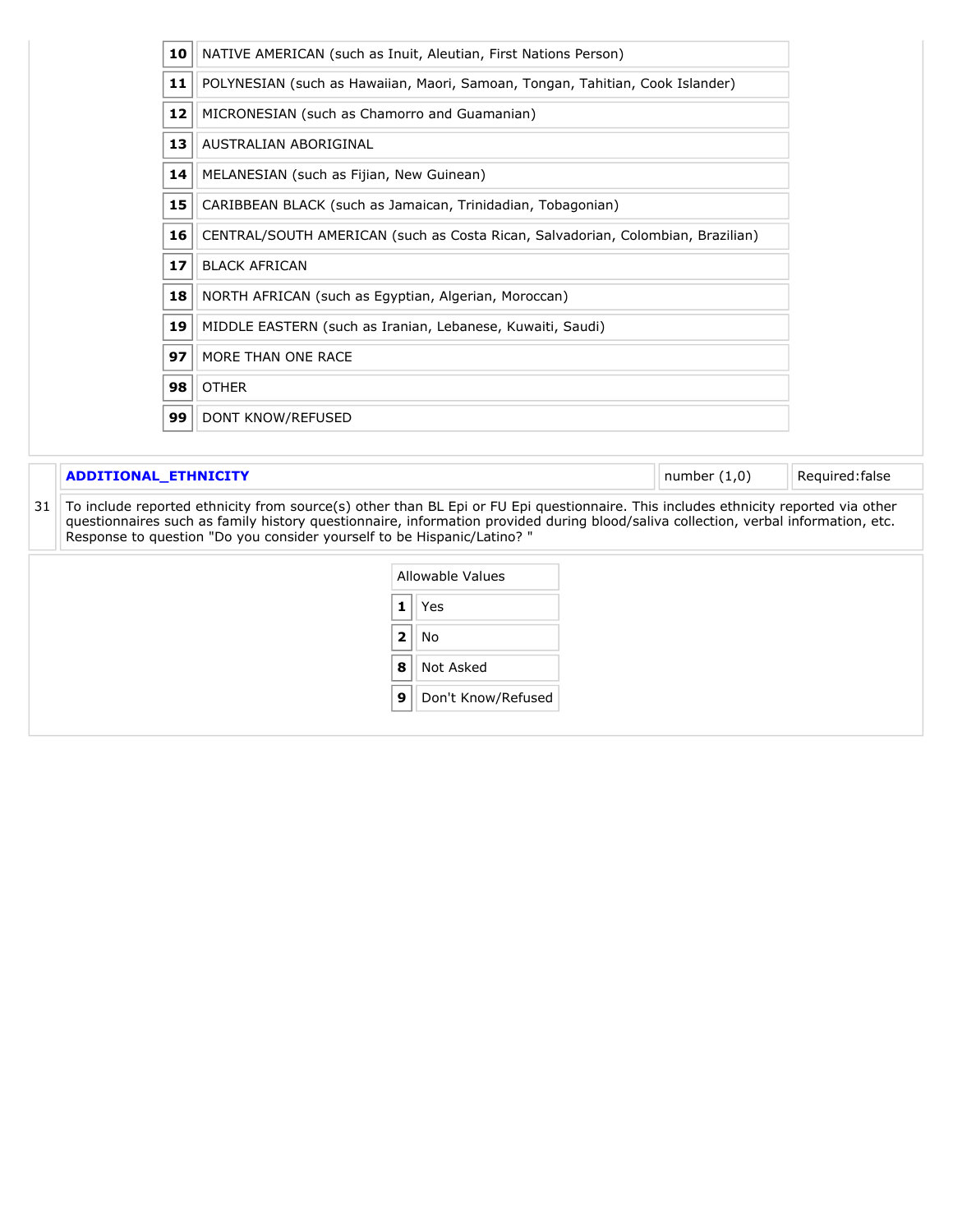#### <span id="page-19-5"></span>**Module Contents**

**cancer** 1[.CENTER\\_NO](#page-19-0) 2. PERSON\_ID (\*PK) 3[.TUMOR\\_NO \(\\*PK\)](#page-19-2) 4.<u>SITE</u> 5.<u>LATERAL</u> 6[.HISTO](#page-20-0) 7[.BEHAV](#page-20-1) 8[.AGEDX](#page-20-2) 9[.DXDATE](#page-19-5) 10[.DXEST](#page-21-0) 11[.DXSRC](#page-21-1) 12[.TISSUE](#page-22-0) 13[.QUALIFY\\_TUMOR](#page-22-1)

<span id="page-19-0"></span>

|                                                                 |                               | <b>CENTER_NO</b><br>number $(2,0)$<br>Required: true                                                    |  |  |  |  |  |  |  |
|-----------------------------------------------------------------|-------------------------------|---------------------------------------------------------------------------------------------------------|--|--|--|--|--|--|--|
|                                                                 | Center Identification Number  |                                                                                                         |  |  |  |  |  |  |  |
|                                                                 |                               | Allowable Values                                                                                        |  |  |  |  |  |  |  |
| Sinai Health Systems (formerly Cancer Care Ontario)<br>11       |                               |                                                                                                         |  |  |  |  |  |  |  |
| 12<br>Cedars-Sinai & Cleveland Clinic (formerly USC Consortium) |                               |                                                                                                         |  |  |  |  |  |  |  |
|                                                                 | 13<br>University of Melbourne |                                                                                                         |  |  |  |  |  |  |  |
|                                                                 | 14                            | University of Hawaii Cancer Center                                                                      |  |  |  |  |  |  |  |
|                                                                 | 15                            | Mayo Clinic                                                                                             |  |  |  |  |  |  |  |
|                                                                 | 16                            | Fred Hutch, Seattle                                                                                     |  |  |  |  |  |  |  |
|                                                                 | 17                            | UCSF: University of California at San Franscisco (formerly CPIC, originally Northern California (NCCC)) |  |  |  |  |  |  |  |

<span id="page-19-1"></span>

| ∽ | <b>PERSON_ID (*PK)</b>                                                                                   | number (12,0)  | Required: true |
|---|----------------------------------------------------------------------------------------------------------|----------------|----------------|
| ∠ | Number that uniquely identifies an individual. *PERSON_ID + TUMOR_NO are the primary key for this table. |                |                |
|   | TUMOR_NO (*PK)                                                                                           | number $(2,0)$ | Required: true |

<span id="page-19-2"></span>

| Computer generated sequential number, starting with "1", assigned to each tumor for a given individual when entered into local<br>system. No adjustment is made when a tumor is deleted from the system. Tumor numbers are never reused. Tumor_no is a<br>3 machine-generated value that has no implied meaning such as sequence of diagnosis. The first tumor that is entered into the<br>system is assigned 1, the second tumor entered into the system assigned 2, etc. For example, if a person has two tumors and<br>tumor no 2 is deleted, that number should never be reused for that individual. Should that person develop a second primary, that<br>tumor should have tumor_no set to 3. *PERSON_ID + TUMOR_NO are the primary key for this table.<br>This tumor is also mapped throughout the Registry to all block samples and molecular testing for that PERSON_ID. |  |
|----------------------------------------------------------------------------------------------------------------------------------------------------------------------------------------------------------------------------------------------------------------------------------------------------------------------------------------------------------------------------------------------------------------------------------------------------------------------------------------------------------------------------------------------------------------------------------------------------------------------------------------------------------------------------------------------------------------------------------------------------------------------------------------------------------------------------------------------------------------------------------|--|
|                                                                                                                                                                                                                                                                                                                                                                                                                                                                                                                                                                                                                                                                                                                                                                                                                                                                                  |  |

<span id="page-19-4"></span><span id="page-19-3"></span>

| 4 | <b>SITE</b>                                                                                                     |                                                                                                                                          | string (4)     | Required:true  |
|---|-----------------------------------------------------------------------------------------------------------------|------------------------------------------------------------------------------------------------------------------------------------------|----------------|----------------|
|   | Location where this tumor originated in as much detail as is known and for which a code is provided in ICD-O-3. |                                                                                                                                          |                |                |
|   |                                                                                                                 |                                                                                                                                          |                |                |
|   |                                                                                                                 | <b>Error Description</b>                                                                                                                 |                |                |
|   |                                                                                                                 | SITE must be C000-C809                                                                                                                   |                |                |
|   |                                                                                                                 |                                                                                                                                          |                |                |
|   | <b>LATERAL</b>                                                                                                  |                                                                                                                                          | number $(1,0)$ | Required: true |
| 5 | Coding for this field is based on SEER, NAACCR and AcoS quidelines.                                             | Laterality of tumor. Side of the body in which the tumor originated. Note: laterality of left and right is not applicable for all sites. |                |                |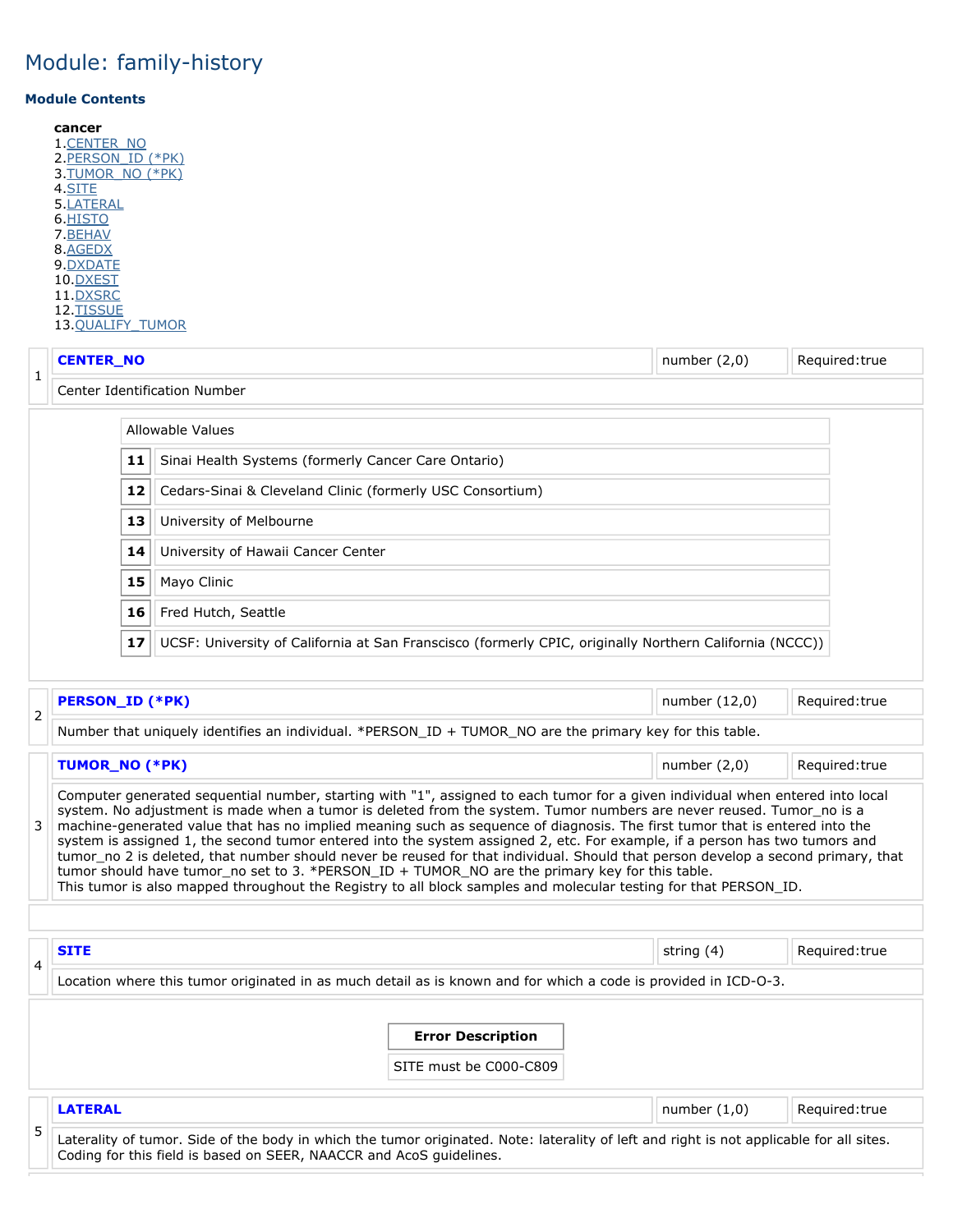<span id="page-20-2"></span><span id="page-20-1"></span><span id="page-20-0"></span>

|        |                                   |                     |             |                                               | Allowable Values            |                                                                            |                |                                                                                                                                        |
|--------|-----------------------------------|---------------------|-------------|-----------------------------------------------|-----------------------------|----------------------------------------------------------------------------|----------------|----------------------------------------------------------------------------------------------------------------------------------------|
|        |                                   |                     |             | $\mathbf 0$                                   | Not a paired site           |                                                                            |                |                                                                                                                                        |
|        |                                   |                     |             | $\mathbf 1$                                   |                             |                                                                            |                |                                                                                                                                        |
|        |                                   |                     |             | Right                                         |                             |                                                                            |                |                                                                                                                                        |
|        |                                   |                     | $\mathbf 2$ | Left                                          |                             |                                                                            |                |                                                                                                                                        |
|        |                                   |                     |             | $\mathbf 3$                                   | Unilateral, NOS             |                                                                            |                |                                                                                                                                        |
|        |                                   |                     |             | 4                                             | Bilateral                   |                                                                            |                |                                                                                                                                        |
|        |                                   |                     |             | 5                                             | Midline                     |                                                                            |                |                                                                                                                                        |
|        |                                   |                     |             | 9                                             | Paired site, no information |                                                                            |                |                                                                                                                                        |
|        | <b>HISTO</b>                      |                     |             |                                               |                             |                                                                            | number $(5,0)$ | Required: true                                                                                                                         |
| 6      | SEER, NAACCR and AcoS guidelines. |                     |             |                                               |                             |                                                                            |                | First four digits of the ICD-O-3 morphology code which designates the histologic type of this tumor. Coding for this field is based on |
|        |                                   |                     |             | Allowable Values                              |                             |                                                                            |                |                                                                                                                                        |
|        |                                   |                     |             | 8000 to 9990                                  | Range                       |                                                                            |                |                                                                                                                                        |
|        |                                   |                     |             | 8000                                          |                             | No specific histologic type information                                    |                |                                                                                                                                        |
|        |                                   |                     |             | 72860                                         | Keratoacanthoma             |                                                                            |                |                                                                                                                                        |
|        |                                   |                     |             |                                               |                             |                                                                            |                |                                                                                                                                        |
| 7      | <b>BEHAV</b>                      |                     |             |                                               |                             |                                                                            | number $(1,0)$ | Required: false                                                                                                                        |
|        |                                   | $\mathbf 0$<br>1    | Benign      |                                               |                             | Uncertain whether benign or malignant; borderline; low malignant potential |                |                                                                                                                                        |
|        |                                   | $\overline{2}$<br>3 |             | Carcinoma in situ<br>Malignant (Invasive)     |                             |                                                                            |                |                                                                                                                                        |
|        |                                   |                     |             |                                               |                             |                                                                            |                |                                                                                                                                        |
|        | <b>AGEDX</b><br>Age at diagnosis. |                     |             |                                               |                             |                                                                            | number $(3,0)$ | Required:true                                                                                                                          |
|        |                                   |                     |             | Allowable Values                              |                             |                                                                            |                |                                                                                                                                        |
|        |                                   |                     |             |                                               | 0 to 130 or 998, 999        | Range                                                                      |                |                                                                                                                                        |
|        |                                   |                     |             |                                               | 998                         | Less than 1 year                                                           |                |                                                                                                                                        |
|        |                                   |                     |             |                                               | 999                         | Unknown                                                                    |                |                                                                                                                                        |
|        |                                   |                     |             |                                               |                             |                                                                            |                |                                                                                                                                        |
|        | <b>DXDATE</b>                     |                     |             |                                               |                             |                                                                            | string (8)     | Required:true                                                                                                                          |
|        | Date of diagnosis.                |                     |             |                                               |                             |                                                                            |                |                                                                                                                                        |
| 8<br>9 |                                   | Date Value Check    |             |                                               |                             |                                                                            |                |                                                                                                                                        |
|        |                                   |                     |             | The date must follow to the following format: |                             |                                                                            |                |                                                                                                                                        |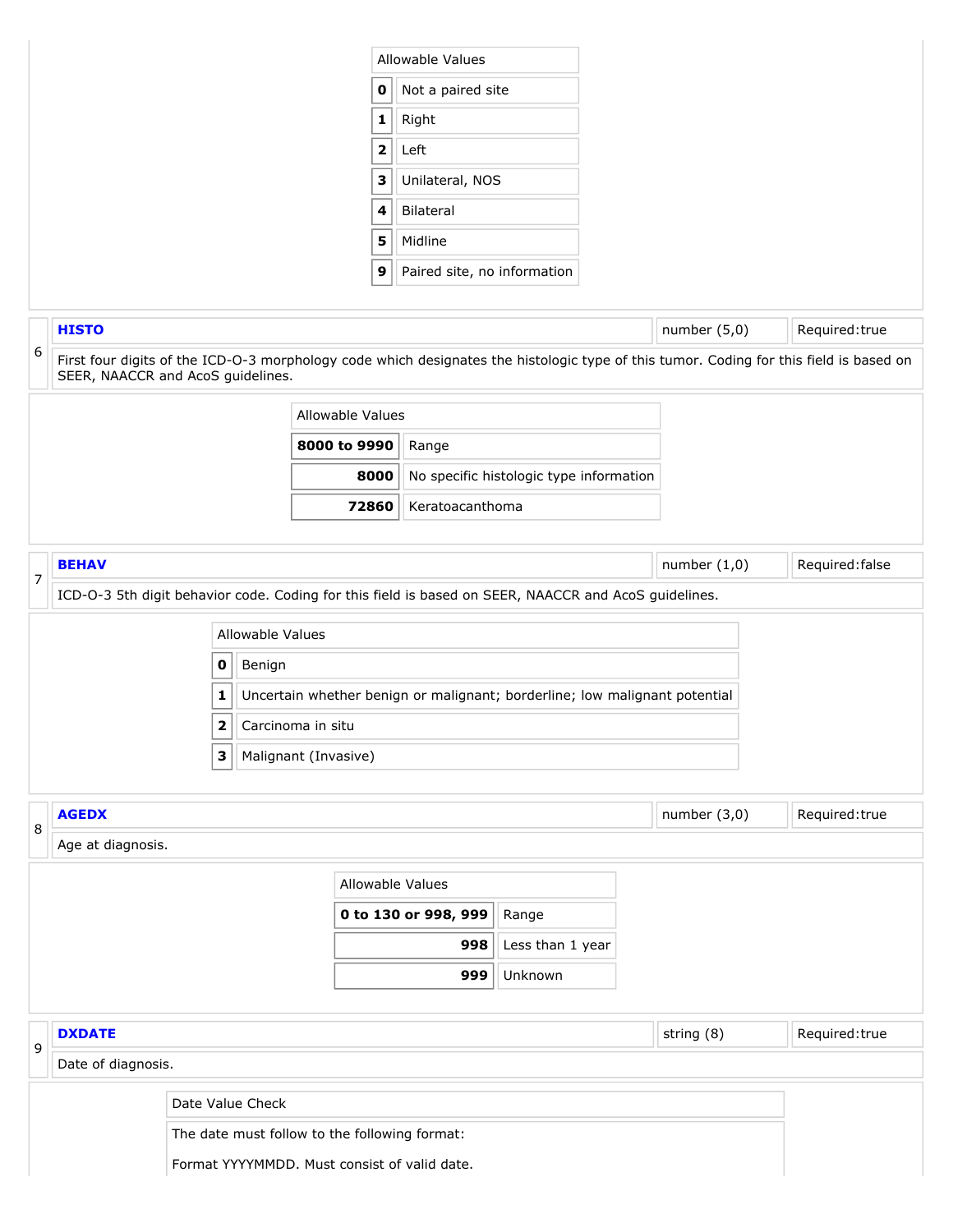<span id="page-21-1"></span><span id="page-21-0"></span>

|                         |                             | Components of date should be right justified and zero filled.<br>$MM = 01 - 12, 88, 99$<br>$DD = 01 - 31, 88, 99$<br>YYYY = Minimum year - system date year, 8888, 9999<br>Use 88, 8888 for not currently known, in progress to obtain information.<br>Use 99, 9999 for not known.<br>If $MM = 99$ then DD must = 99.<br>If YYYY = 9999 then MM and DD must = 99.<br>The following special parameters are used:<br><b>Format YYYYMMDD</b><br><b>YYYY</b><br><b>MM</b><br><b>DD</b> | $01 - 12, 88, 99$<br>$01 - 31, 88, 99$           | 1700 (Minimum year) - system date year, 8888, 9999                                                       | If century is known, but year is unknown then give an estimate of year or code YYYY = 9999.<br>If century is known, but year is unknown then give an estimate of year or code $YYYY = 9999$ .                                             |               |
|-------------------------|-----------------------------|------------------------------------------------------------------------------------------------------------------------------------------------------------------------------------------------------------------------------------------------------------------------------------------------------------------------------------------------------------------------------------------------------------------------------------------------------------------------------------|--------------------------------------------------|----------------------------------------------------------------------------------------------------------|-------------------------------------------------------------------------------------------------------------------------------------------------------------------------------------------------------------------------------------------|---------------|
|                         | <b>DXEST</b>                |                                                                                                                                                                                                                                                                                                                                                                                                                                                                                    |                                                  |                                                                                                          | number $(1,0)$                                                                                                                                                                                                                            | Required:true |
| 10                      | Accuracy of diagnosis date. |                                                                                                                                                                                                                                                                                                                                                                                                                                                                                    |                                                  |                                                                                                          |                                                                                                                                                                                                                                           |               |
|                         |                             |                                                                                                                                                                                                                                                                                                                                                                                                                                                                                    | 1<br>$\overline{\mathbf{2}}$<br>3<br>4<br>5<br>9 | Exact<br>Within 1 year<br>Within $1+$ to 5 years<br>Within 5+ to 10 years<br>10 or more years<br>Unknown |                                                                                                                                                                                                                                           |               |
|                         | <b>DXSRC</b>                |                                                                                                                                                                                                                                                                                                                                                                                                                                                                                    |                                                  |                                                                                                          | number $(2,0)$                                                                                                                                                                                                                            | Required:true |
| 11                      |                             | Source of diagnosis information (site, histology, behavior, laterality).                                                                                                                                                                                                                                                                                                                                                                                                           |                                                  |                                                                                                          |                                                                                                                                                                                                                                           |               |
|                         | Allowable Values            |                                                                                                                                                                                                                                                                                                                                                                                                                                                                                    |                                                  |                                                                                                          |                                                                                                                                                                                                                                           |               |
| 1                       | sheet;)                     |                                                                                                                                                                                                                                                                                                                                                                                                                                                                                    |                                                  |                                                                                                          | Pathology review (means your center's pathologist examined the tissue and may have also completed an internal review<br>Pathology report (means the documents from the hospital's medical records or pathologist. It often comes with the |               |
| $\overline{\mathbf{2}}$ |                             | Biospecimens (block, tissue).)                                                                                                                                                                                                                                                                                                                                                                                                                                                     |                                                  |                                                                                                          |                                                                                                                                                                                                                                           |               |
| з                       |                             | Other hospital record or clinic record                                                                                                                                                                                                                                                                                                                                                                                                                                             |                                                  |                                                                                                          |                                                                                                                                                                                                                                           |               |
| 4                       | Death certificate           |                                                                                                                                                                                                                                                                                                                                                                                                                                                                                    |                                                  |                                                                                                          |                                                                                                                                                                                                                                           |               |
| 5                       | Self                        |                                                                                                                                                                                                                                                                                                                                                                                                                                                                                    |                                                  |                                                                                                          |                                                                                                                                                                                                                                           |               |
| 6<br>7                  | Relative<br><b>SEER</b>     |                                                                                                                                                                                                                                                                                                                                                                                                                                                                                    |                                                  |                                                                                                          |                                                                                                                                                                                                                                           |               |
| 8                       |                             | Other cancer registry (e.g. state)                                                                                                                                                                                                                                                                                                                                                                                                                                                 |                                                  |                                                                                                          |                                                                                                                                                                                                                                           |               |
| 9                       | Unknown                     |                                                                                                                                                                                                                                                                                                                                                                                                                                                                                    |                                                  |                                                                                                          |                                                                                                                                                                                                                                           |               |
| 10                      |                             | NDI, NDI+, site-specific state death indices (health department)                                                                                                                                                                                                                                                                                                                                                                                                                   |                                                  |                                                                                                          |                                                                                                                                                                                                                                           |               |
| 11                      | Spouse                      |                                                                                                                                                                                                                                                                                                                                                                                                                                                                                    |                                                  |                                                                                                          |                                                                                                                                                                                                                                           |               |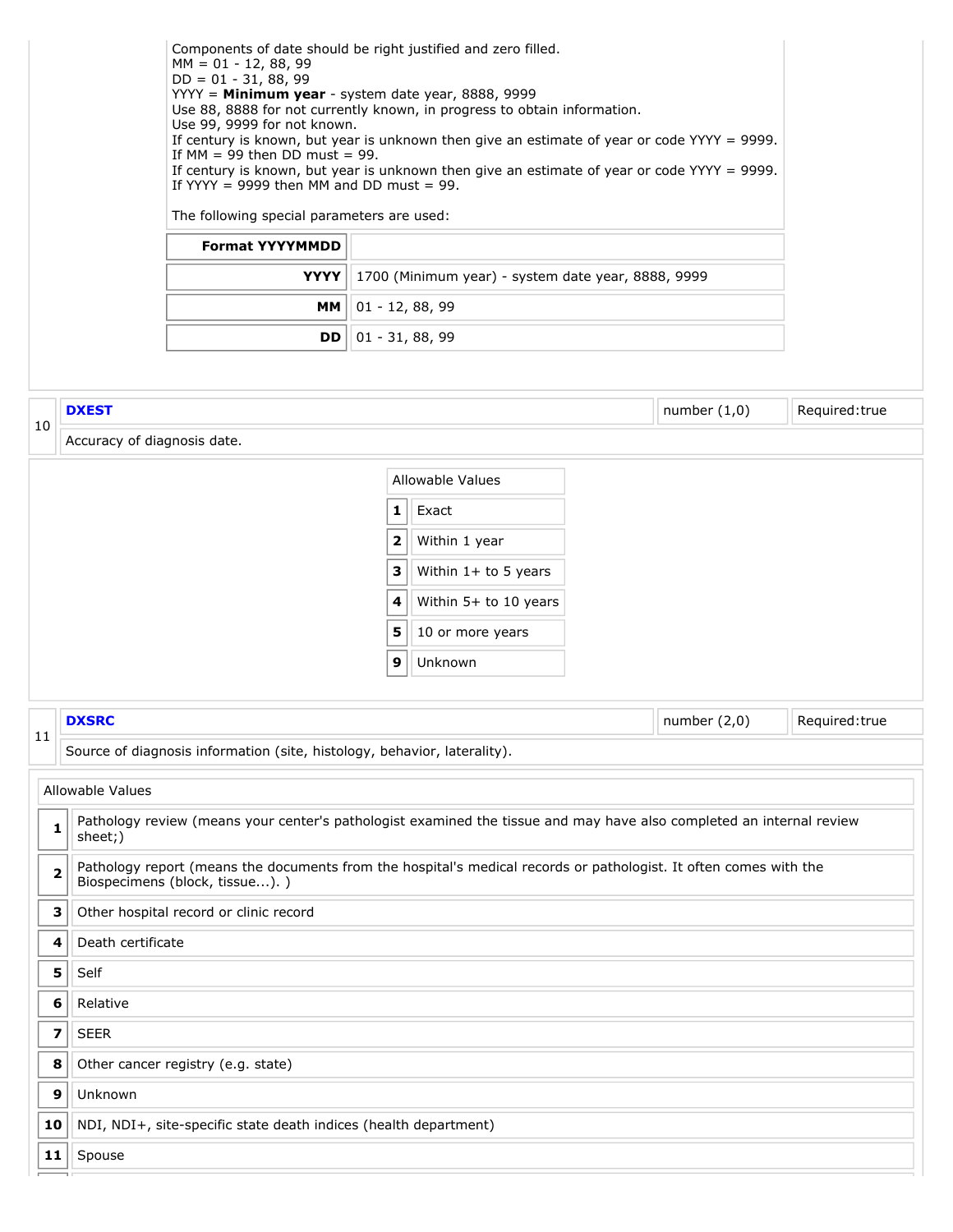<span id="page-22-1"></span><span id="page-22-0"></span>

|    | <b>TISSUE</b>                 |                                                                            |                                                                                                                                                                                                                                                                        | number $(1,0)$ |  | Required:true   |  |  |  |
|----|-------------------------------|----------------------------------------------------------------------------|------------------------------------------------------------------------------------------------------------------------------------------------------------------------------------------------------------------------------------------------------------------------|----------------|--|-----------------|--|--|--|
| 12 | Status of tissue procurement. |                                                                            |                                                                                                                                                                                                                                                                        |                |  |                 |  |  |  |
|    |                               | <b>Allowable Values</b>                                                    |                                                                                                                                                                                                                                                                        |                |  |                 |  |  |  |
|    | 0                             |                                                                            |                                                                                                                                                                                                                                                                        |                |  |                 |  |  |  |
|    | 1                             |                                                                            |                                                                                                                                                                                                                                                                        |                |  |                 |  |  |  |
|    | $\overline{\mathbf{2}}$       |                                                                            | Specimen requested from hospital/clinic, awaiting receipt                                                                                                                                                                                                              |                |  |                 |  |  |  |
|    | З                             | Specimen received                                                          |                                                                                                                                                                                                                                                                        |                |  |                 |  |  |  |
|    | 4                             |                                                                            |                                                                                                                                                                                                                                                                        |                |  |                 |  |  |  |
|    | 5                             |                                                                            |                                                                                                                                                                                                                                                                        |                |  |                 |  |  |  |
|    |                               | Refusal from hospital/clinic<br>6                                          |                                                                                                                                                                                                                                                                        |                |  |                 |  |  |  |
|    | 7                             | Unable to request tissue (tissue location overseas or location is unknown) |                                                                                                                                                                                                                                                                        |                |  |                 |  |  |  |
|    | 8                             | Pending permission from patient                                            |                                                                                                                                                                                                                                                                        |                |  |                 |  |  |  |
|    | <b>QUALIFY_TUMOR</b>          |                                                                            |                                                                                                                                                                                                                                                                        | number $(1,0)$ |  | Required: false |  |  |  |
| 13 | largest in size.              |                                                                            | Flag indicating that the tumor qualifies a population sampled affected proband as eligible for inclusion in the study. The tumor<br>must meet all site-specific eligibility criteria. Synchronous qualifying tumours should be sequentially ordered beginning with the |                |  |                 |  |  |  |
|    |                               |                                                                            | Allowable Values                                                                                                                                                                                                                                                       |                |  |                 |  |  |  |
|    |                               |                                                                            | $1$ to $4$<br>Range                                                                                                                                                                                                                                                    |                |  |                 |  |  |  |
|    |                               |                                                                            | <b>Error Description</b>                                                                                                                                                                                                                                               |                |  |                 |  |  |  |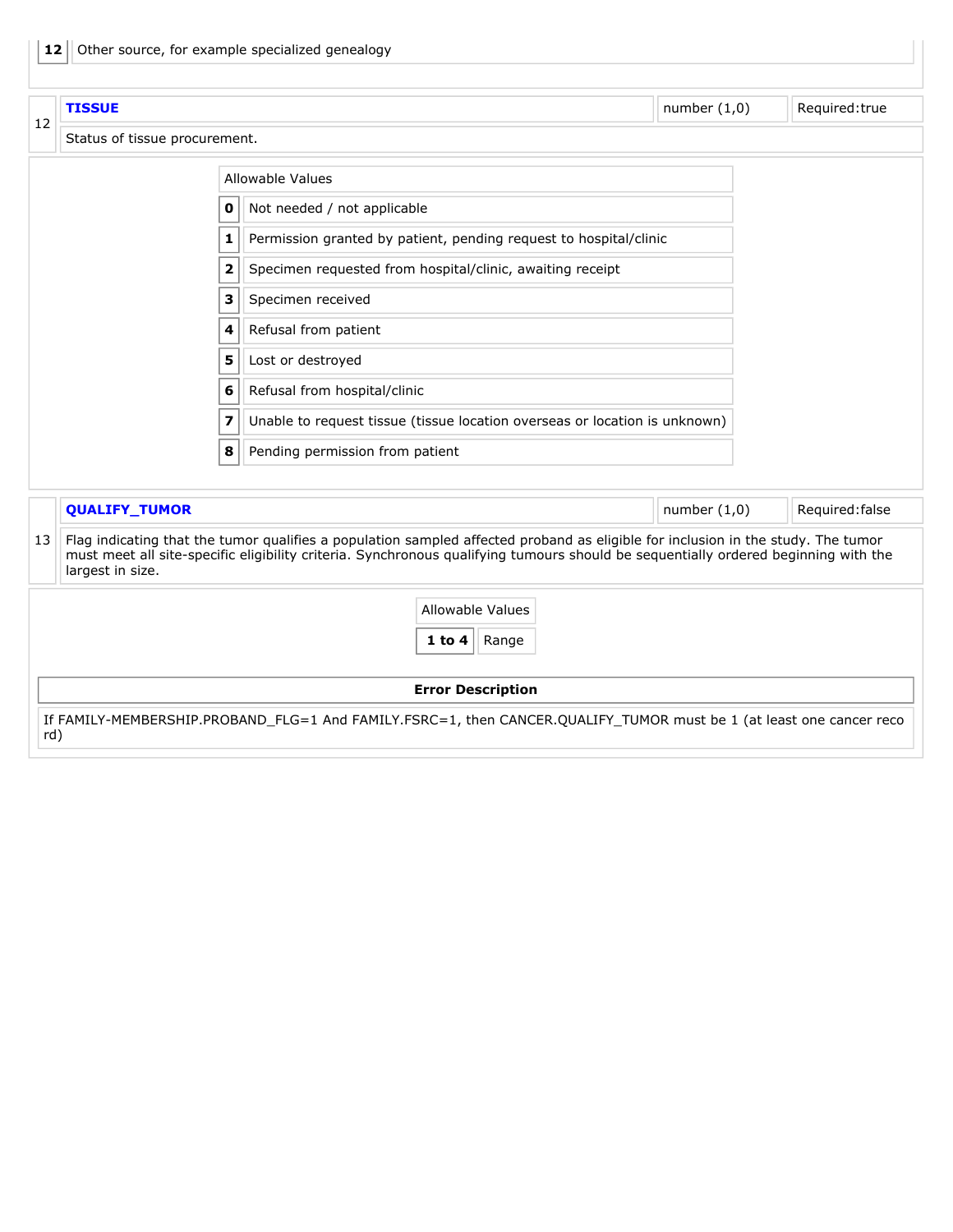#### **Module Contents**

| cause-of-death         |
|------------------------|
| 1.CENTER NO            |
| 2 PERSON ID (*PK)      |
| 3 CRC COD              |
| 4.COD IMM ICD          |
| 5.COD IMM TXT          |
| 6.COD UND1 ICD         |
| 7.COD UND1 TXT         |
| 8.COD UND2 ICD         |
| 9. <u>COD UND2 TXT</u> |
| 10.COD UND3 ICD        |
| 11.COD UND3 TXT        |
| 12.COD UND4 ICD        |
| 13.COD UND4 TXT        |
| 14. COD UND5 ICD       |
| 15.COD UND5 TXT        |
| 16.COD UND6 ICD        |
| 17.COD UND6 TXT        |
| 18.COD UND7 ICD        |
| 19.COD UND7 TXT        |
| 20. COD UND8 ICD       |
| 21.COD UND8 TXT        |
| 22.COD UND9 ICD        |
| 23.COD UND9 TXT        |
| 24.COD UND10 ICD       |
| 25.COD UND10 TXT       |
| 26.COD SOURCE          |
| 27. COD ICD VERSION    |

#### **CENTER\_NO** Required:true

<span id="page-23-0"></span>

| Unique identifier for a CFR center |  |
|------------------------------------|--|
|                                    |  |

|    | que identifier for a en Ricchten                                                                        |  |  |  |
|----|---------------------------------------------------------------------------------------------------------|--|--|--|
|    | Allowable Values                                                                                        |  |  |  |
| 11 | Sinai Health Systems (formerly Cancer Care Ontario)                                                     |  |  |  |
| 12 | Cedars-Sinai & Cleveland Clinic (formerly USC Consortium)                                               |  |  |  |
| 13 | University of Melbourne                                                                                 |  |  |  |
| 14 | University of Hawaii Cancer Center                                                                      |  |  |  |
| 15 | Mayo Clinic                                                                                             |  |  |  |
| 16 | Fred Hutch, Seattle                                                                                     |  |  |  |
| 17 | UCSF: University of California at San Franscisco (formerly CPIC, originally Northern California (NCCC)) |  |  |  |

<span id="page-23-3"></span><span id="page-23-2"></span><span id="page-23-1"></span>

|   | <b>PERSON_ID (*PK)</b>                                                                                                                                                                                                                | number $(12,0)$                                       | Required: true |                |  |  |
|---|---------------------------------------------------------------------------------------------------------------------------------------------------------------------------------------------------------------------------------------|-------------------------------------------------------|----------------|----------------|--|--|
| 2 | Identifier for person that is globally unique within the BC-CFR central database. *This field is the primary key for the table.                                                                                                       |                                                       |                |                |  |  |
|   | <b>CRC_COD</b>                                                                                                                                                                                                                        |                                                       | number $(1,0)$ | Required: true |  |  |
|   | Flag indicating the immediate or underlying cause of death was due to colorectal cancer.<br>ICD-0: C18[0-9]*, C199, C209, C218, C260<br>ICD-9: $153$ [0-9]*, $154$ [0-3]*<br>Text: includes colon, colorectal, bowel, large intestine |                                                       |                |                |  |  |
|   |                                                                                                                                                                                                                                       | Allowable Values<br>Cause of death involved CRC<br>11 |                |                |  |  |
|   |                                                                                                                                                                                                                                       |                                                       |                |                |  |  |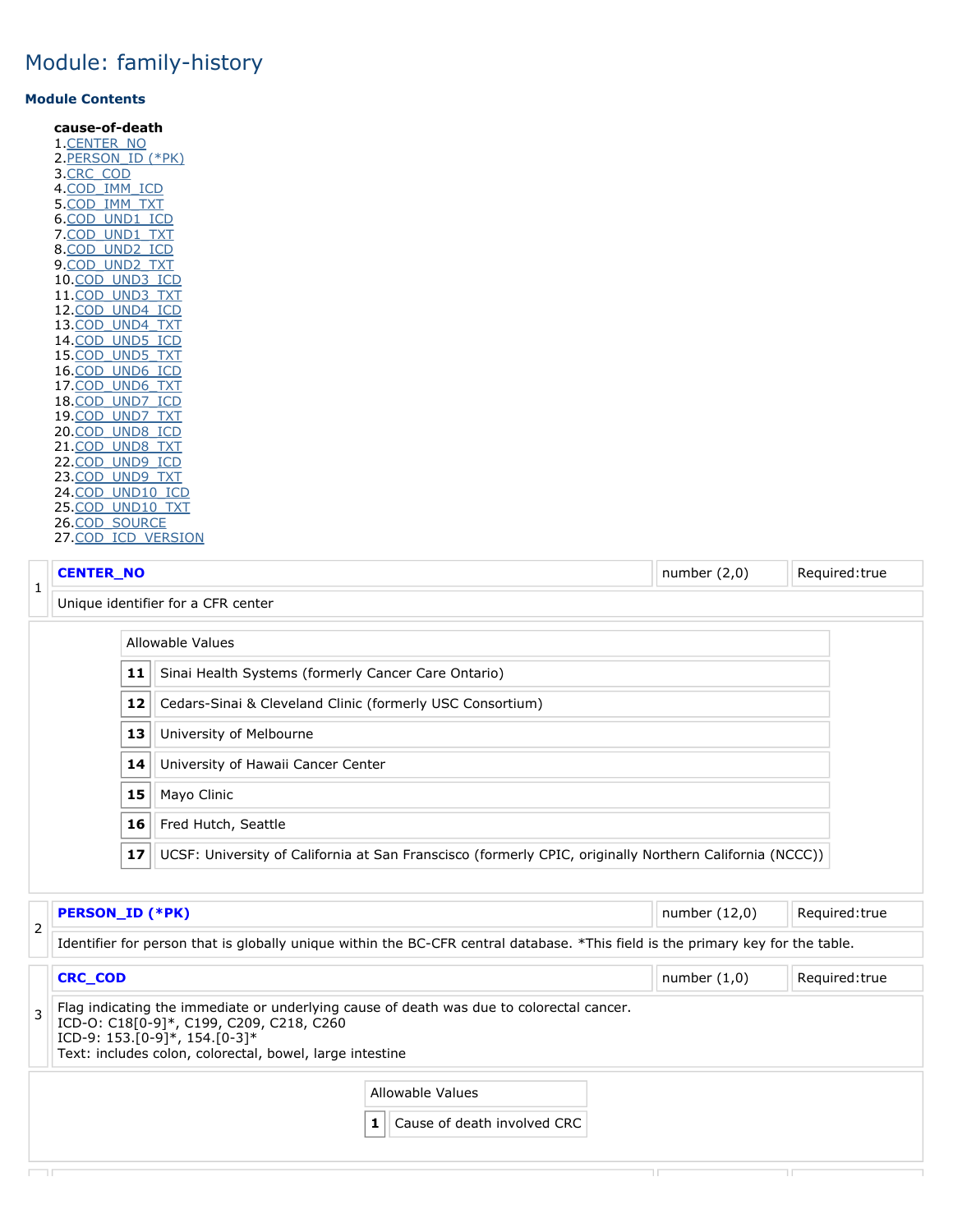<span id="page-24-16"></span><span id="page-24-15"></span><span id="page-24-14"></span><span id="page-24-13"></span><span id="page-24-12"></span><span id="page-24-11"></span><span id="page-24-10"></span><span id="page-24-9"></span><span id="page-24-8"></span><span id="page-24-7"></span><span id="page-24-6"></span><span id="page-24-5"></span><span id="page-24-4"></span><span id="page-24-3"></span><span id="page-24-2"></span><span id="page-24-1"></span><span id="page-24-0"></span>

|                | COD_IMM_ICD                                                                                                                                                                                                                                                                                    | string (6)   | Required: true  |  |  |  |
|----------------|------------------------------------------------------------------------------------------------------------------------------------------------------------------------------------------------------------------------------------------------------------------------------------------------|--------------|-----------------|--|--|--|
| 4              | First, primary or immediate cause of death in ICD. NOTE: Some sources, like SEER, do not give a primary/immediate Cause of<br>Death but only a derived underlying cause of death. In these cases this element should be marked '999999=unknown' and the<br>derived value go into COD_UND1_ICD. |              |                 |  |  |  |
|                | COD_IMM_TXT                                                                                                                                                                                                                                                                                    | string (250) | Required: false |  |  |  |
| 5              | First, primary or immediate cause of death in text if ICD not available                                                                                                                                                                                                                        |              |                 |  |  |  |
| 6              | COD_UND1_ICD                                                                                                                                                                                                                                                                                   | string (6)   | Required: false |  |  |  |
|                | First underlying cause of death in ICD. Note for some sources, like SEER, this maybe a derived COD.                                                                                                                                                                                            |              |                 |  |  |  |
| $\overline{7}$ | COD_UND1_TXT                                                                                                                                                                                                                                                                                   | string (250) | Required: false |  |  |  |
|                | First underlying cause of death in text if no ICD                                                                                                                                                                                                                                              |              |                 |  |  |  |
| 8              | COD_UND2_ICD                                                                                                                                                                                                                                                                                   | string (6)   | Required: false |  |  |  |
|                | 2nd underlying cause of death in ICD                                                                                                                                                                                                                                                           |              |                 |  |  |  |
| 9              | COD_UND2_TXT                                                                                                                                                                                                                                                                                   | string (250) | Required: false |  |  |  |
|                | 2nd underlying cause of death in text if no ICD                                                                                                                                                                                                                                                |              |                 |  |  |  |
|                | COD_UND3_ICD                                                                                                                                                                                                                                                                                   | string (6)   | Required: false |  |  |  |
| 10             | 3rd underlying cause of death in ICD                                                                                                                                                                                                                                                           |              |                 |  |  |  |
|                | COD_UND3_TXT                                                                                                                                                                                                                                                                                   | string (250) | Required: false |  |  |  |
| 11             | 3rd underlying cause of death in text if no ICD                                                                                                                                                                                                                                                |              |                 |  |  |  |
|                | COD_UND4_ICD                                                                                                                                                                                                                                                                                   | string (6)   | Required: false |  |  |  |
| 12             | 4th underlying cause of death in ICD                                                                                                                                                                                                                                                           |              |                 |  |  |  |
|                | COD_UND4_TXT                                                                                                                                                                                                                                                                                   | string (250) | Required: false |  |  |  |
| 13             | 4th underlying cause of death in text if no ICD                                                                                                                                                                                                                                                |              |                 |  |  |  |
|                | COD_UND5_ICD                                                                                                                                                                                                                                                                                   | string (6)   | Required: false |  |  |  |
| 14             | 5th underlying cause of death in ICD                                                                                                                                                                                                                                                           |              |                 |  |  |  |
|                | COD_UND5_TXT                                                                                                                                                                                                                                                                                   | string (250) | Required: false |  |  |  |
| 15             | 5th underlying cause of death in text if no ICD                                                                                                                                                                                                                                                |              |                 |  |  |  |
|                | COD_UND6_ICD                                                                                                                                                                                                                                                                                   | string (6)   | Required: false |  |  |  |
| 16             | 6th underlying cause of death in ICD                                                                                                                                                                                                                                                           |              |                 |  |  |  |
|                | COD_UND6_TXT                                                                                                                                                                                                                                                                                   | string (250) | Required: false |  |  |  |
| 17             | 6th underlying cause of death in text if no ICD                                                                                                                                                                                                                                                |              |                 |  |  |  |
|                | COD_UND7_ICD                                                                                                                                                                                                                                                                                   | string (6)   | Required: false |  |  |  |
| 18             | 7th underlying cause of death in ICD                                                                                                                                                                                                                                                           |              |                 |  |  |  |
|                | COD_UND7_TXT                                                                                                                                                                                                                                                                                   | string (250) | Required: false |  |  |  |
| 19             | 7th underlying cause of death in text if no ICD                                                                                                                                                                                                                                                |              |                 |  |  |  |
|                | COD_UND8_ICD                                                                                                                                                                                                                                                                                   | string (6)   | Required: false |  |  |  |
| 20             | 8th underlying cause of death in ICD                                                                                                                                                                                                                                                           |              |                 |  |  |  |
|                |                                                                                                                                                                                                                                                                                                |              |                 |  |  |  |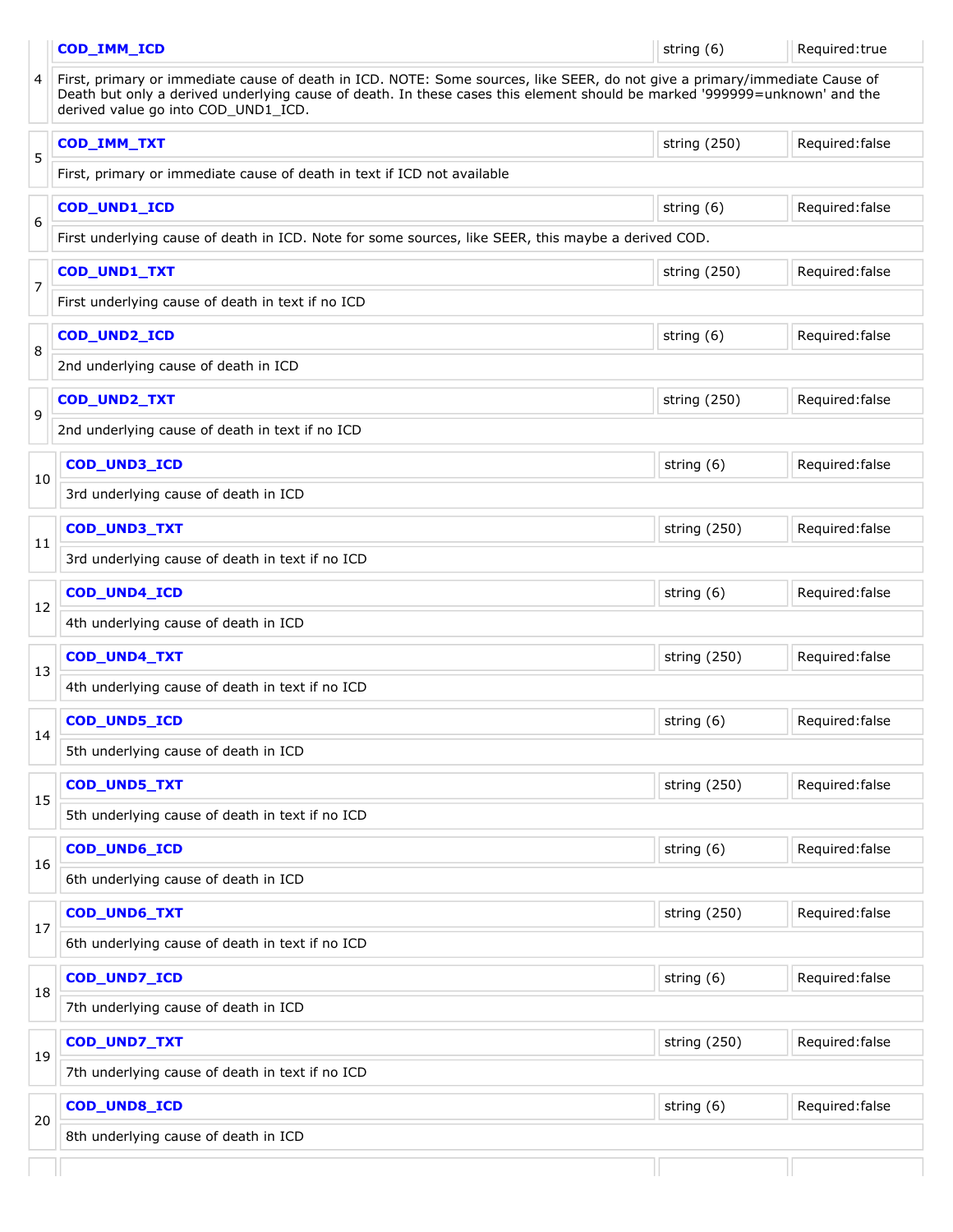<span id="page-25-4"></span><span id="page-25-3"></span><span id="page-25-2"></span><span id="page-25-1"></span><span id="page-25-0"></span>

|    | COD_UND8_TXT                                     |                |                                                                                                                                                                                                                                                                                                                                                                                                 | string (250)   | Required: false |  |
|----|--------------------------------------------------|----------------|-------------------------------------------------------------------------------------------------------------------------------------------------------------------------------------------------------------------------------------------------------------------------------------------------------------------------------------------------------------------------------------------------|----------------|-----------------|--|
| 21 | 8th underlying cause of death in text if no ICD  |                |                                                                                                                                                                                                                                                                                                                                                                                                 |                |                 |  |
|    | COD_UND9_ICD                                     | string (6)     | Required: false                                                                                                                                                                                                                                                                                                                                                                                 |                |                 |  |
| 22 | 9th underlying cause of death in ICD             |                |                                                                                                                                                                                                                                                                                                                                                                                                 |                |                 |  |
|    | COD_UND9_TXT                                     |                |                                                                                                                                                                                                                                                                                                                                                                                                 | string (250)   | Required: false |  |
| 23 | 9th underlying cause of death in text if no ICD  |                |                                                                                                                                                                                                                                                                                                                                                                                                 |                |                 |  |
|    | COD_UND10_ICD                                    |                |                                                                                                                                                                                                                                                                                                                                                                                                 | string (6)     | Required: false |  |
| 24 | 10th underlying cause of death in ICD            |                |                                                                                                                                                                                                                                                                                                                                                                                                 |                |                 |  |
|    | COD_UND10_TXT                                    |                |                                                                                                                                                                                                                                                                                                                                                                                                 | string (250)   | Required: false |  |
| 25 | 10th underlying cause of death in text if no ICD |                |                                                                                                                                                                                                                                                                                                                                                                                                 |                |                 |  |
|    | <b>COD_SOURCE</b>                                |                |                                                                                                                                                                                                                                                                                                                                                                                                 | number $(1,0)$ | Required: false |  |
|    |                                                  |                | Registry > Medical Record > Linkage to other databases > Death Certificate > Family member/spouse/contact. Though this might<br>vary by site. NOTE: The source of the ICD code is derived as follows. For COD_SOURCE options 1,2,3,4,5 & 9 the source of the<br>ICD code is the same as COD_SOURCE. For COD options 6,7,8 the ICD code source is "Assigned by Site".<br><b>Allowable Values</b> |                |                 |  |
|    |                                                  | 1              | <b>SEER</b>                                                                                                                                                                                                                                                                                                                                                                                     |                |                 |  |
|    |                                                  | 2              | Cancer registry                                                                                                                                                                                                                                                                                                                                                                                 |                |                 |  |
|    |                                                  | 3              | NDI US                                                                                                                                                                                                                                                                                                                                                                                          |                |                 |  |
|    |                                                  | 4              | <b>NDI AUS</b>                                                                                                                                                                                                                                                                                                                                                                                  |                |                 |  |
|    |                                                  | 5              | Linkage_Other database, e.g. Dept of Health                                                                                                                                                                                                                                                                                                                                                     |                |                 |  |
|    |                                                  |                |                                                                                                                                                                                                                                                                                                                                                                                                 |                |                 |  |
|    |                                                  |                |                                                                                                                                                                                                                                                                                                                                                                                                 |                |                 |  |
|    |                                                  |                |                                                                                                                                                                                                                                                                                                                                                                                                 |                |                 |  |
|    |                                                  |                |                                                                                                                                                                                                                                                                                                                                                                                                 |                |                 |  |
|    |                                                  |                |                                                                                                                                                                                                                                                                                                                                                                                                 |                |                 |  |
|    | <b>COD_ICD_VERSION</b>                           | number $(2,0)$ | Required: false                                                                                                                                                                                                                                                                                                                                                                                 |                |                 |  |

<span id="page-25-5"></span>27 Version of ICD for all cause of deaths from COD source. NOTE: this value is sometimes determined by the ICD version in use at time of death which is usually accurate but not perfect especially if the death occurred in early January when a code change might have been in progress.

| Allowable Values |         |  |  |  |
|------------------|---------|--|--|--|
| $\overline{2}$   | $ICD-2$ |  |  |  |
| 3                | $ICD-3$ |  |  |  |
| 4                | $ICD-4$ |  |  |  |
| 5                | $ICD-5$ |  |  |  |
| 6                | $ICD-6$ |  |  |  |
| 7                | $ICD-7$ |  |  |  |
| 8                | $ICD-8$ |  |  |  |
|                  |         |  |  |  |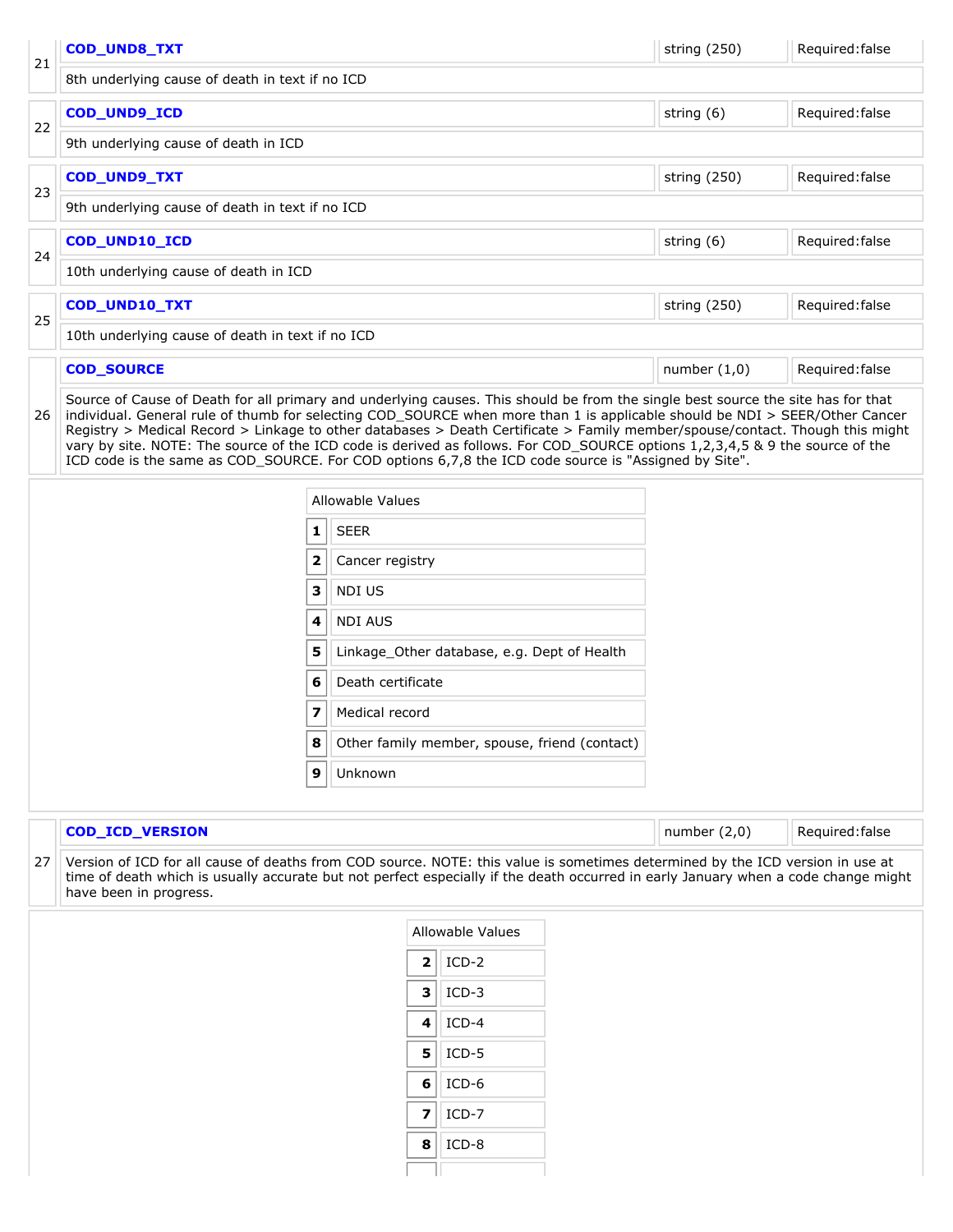|    | $9$   ICD-9    |
|----|----------------|
| 10 | $\vert$ ICD-10 |
| 88 | Not Applicable |
| 99 | unknown        |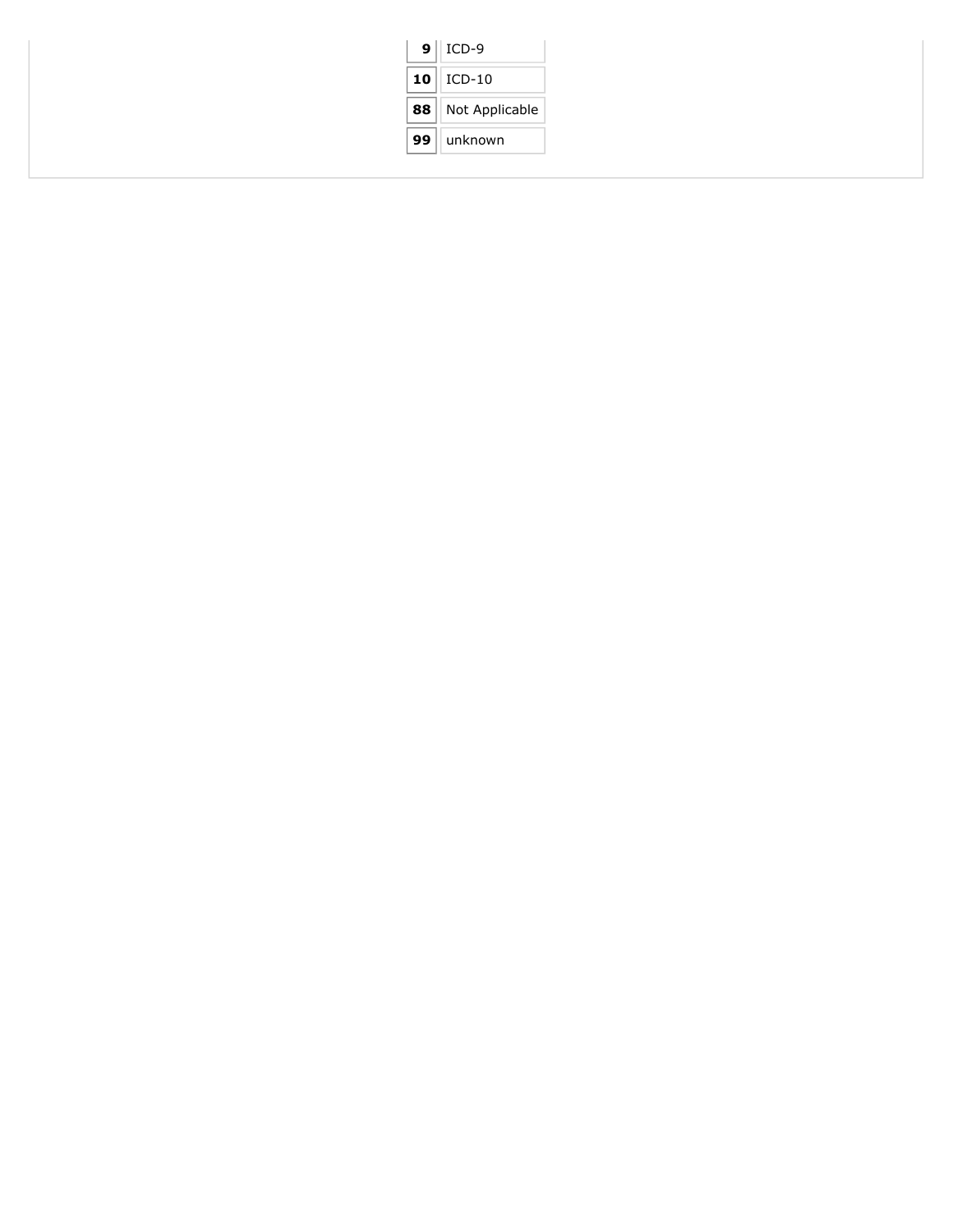### Module: derived

#### **Module Contents**

#### **d\_RACE\_ETHNIC**

- 1.[CENTER\\_NO](#page-27-0)
- 2.<u>[PERSON\\_ID](#page-27-1)</u>
- 3. [RACE\\_SUMMARY](#page-27-2)
- 4.<u>[RACE\\_SUM\\_NIH](#page-28-0)</u> 5.<u>[ETHNIC\\_SUM\\_NIH](#page-28-1)</u>

<span id="page-27-0"></span>

|   | <b>CENTER_NO</b><br>number $(2,0)$<br>Required: true            |    |                                                                                                         |  |  |  |  |  |
|---|-----------------------------------------------------------------|----|---------------------------------------------------------------------------------------------------------|--|--|--|--|--|
| 1 |                                                                 |    | Center Identification Number.                                                                           |  |  |  |  |  |
|   |                                                                 |    | Allowable Values                                                                                        |  |  |  |  |  |
|   |                                                                 | 11 | Sinai Health Systems (formerly Cancer Care Ontario)                                                     |  |  |  |  |  |
|   | 12<br>Cedars-Sinai & Cleveland Clinic (formerly USC Consortium) |    |                                                                                                         |  |  |  |  |  |
|   | 13<br>University of Melbourne                                   |    |                                                                                                         |  |  |  |  |  |
|   | 14<br>University of Hawaii Cancer Center                        |    |                                                                                                         |  |  |  |  |  |
|   |                                                                 | 15 | Mayo Clinic                                                                                             |  |  |  |  |  |
|   |                                                                 | 16 | Fred Hutch, Seattle                                                                                     |  |  |  |  |  |
|   |                                                                 | 17 | UCSF: University of California at San Franscisco (formerly CPIC, originally Northern California (NCCC)) |  |  |  |  |  |

<span id="page-27-1"></span>

| ے | <b>PERSON ID</b>                               | string (12) | Reauired: true ` |
|---|------------------------------------------------|-------------|------------------|
|   | Number that uniquely identifies an individual. |             |                  |

<span id="page-27-2"></span>**RACE\_SUMMARY Number (2,0)** Required:true

3 A summary of all available RACE variables from both the baseline and follow-up epi questionnaires, including additional information that may have been provided at a later date from other sources.

|                         | Allowable Values                                                                     |  |  |  |  |
|-------------------------|--------------------------------------------------------------------------------------|--|--|--|--|
| 1                       | CAUCASIAN/WHITE                                                                      |  |  |  |  |
| $\overline{\mathbf{2}}$ | BLACK OR AFRICAN AMERICAN (does not include Africans or persons of Caribbean origin) |  |  |  |  |
| 3                       | Latino, Hispanic, Mexican American, Mexican, Cuban, Puerto Rican                     |  |  |  |  |
| 4                       | JAPANESE (includes Okinawan)                                                         |  |  |  |  |
| 5                       | <b>CHINESE</b>                                                                       |  |  |  |  |
| 6                       | FILIPINO, MALAY, INDONESIAN                                                          |  |  |  |  |
| 7                       | <b>KOREAN</b>                                                                        |  |  |  |  |
| 8                       | SOUTHEAST ASIAN (such as Vietnamese, Laotian, Thai, Hmong, Kampuchean)               |  |  |  |  |
| 9                       | SOUTH ASIAN (such as Indian, Pakistani, Sri Lankan)                                  |  |  |  |  |
| 10                      | NATIVE AMERICAN (such as Inuit, Aleutian, First Nations Person)                      |  |  |  |  |
| 11                      | POLYNESIAN (such as Hawaiian, Maori, Samoan, Tongan, Tahitian, Cook Islander)        |  |  |  |  |
| 12                      | MICRONESIAN (such as Chamorro and Guamanian)                                         |  |  |  |  |
| 13                      | AUSTRALIAN ABORIGINAL                                                                |  |  |  |  |